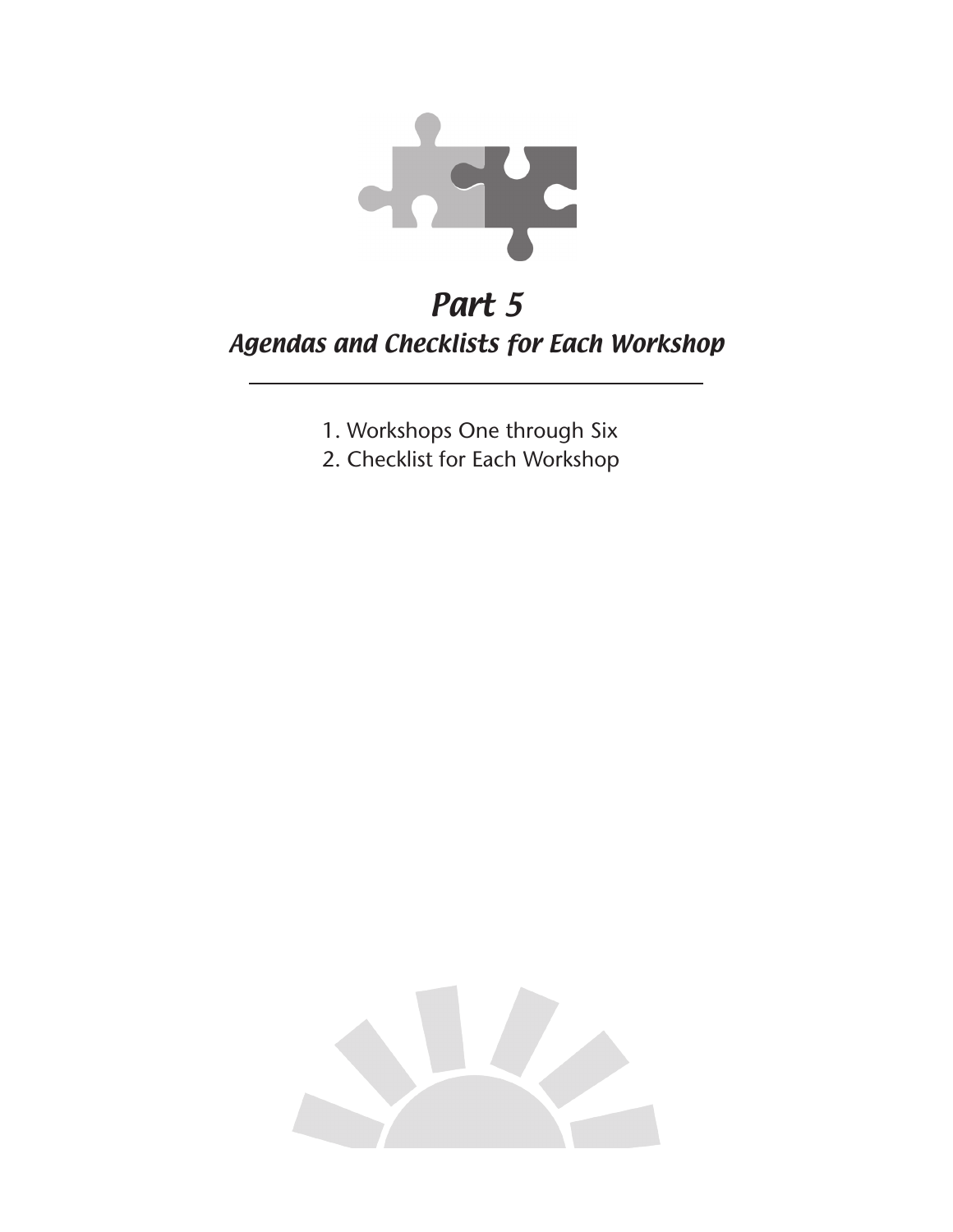# Agendas and Checklists for Each Workshop

This Incredible Beginnings training curriculum may be offered by trained IY teacher group leaders as 6 full-day workshops offered monthly or divided up into three-hour units offered every two weeks (12 half days) after school. The total group discussion program takes approximately 40-48 hours to complete. Credits may be offered for taking this course and completing the assignments.

Trained IY group leaders start the first workshop by showing vignettes from DVD 1 in order to talk about building relationships with toddlers. Then they proceed with DVD 2 & 3, Promoting Language Development in Toddlers and Preschoolers, and follow the programs in the sequence outlined. It is important that the order of the programs be followed with DVD 4  $\&$  5 (Social Coaching), and DVD 6 & 7 (Emotion Coaching), preceding DVD 8 (The Proactive Teacher). The final program is DVD 9 & 10 (Positive Behavior Management).

# Recommendations

- IY group leaders delivering this curriculum to teachers and child care providers are encouraged to become certified/accredited as group leaders. Obtaining consultation and video feedback from accredited mentors/trainers regarding group leader workshop delivery is highly recommended because it leads to enhanced program fidelity and more successful outcomes.
- Workshops 1–6 are "core" and must be completed to obtain certification/accreditation.
- A list of core vignettes for participants of toddlers (1-3 years) and preschoolers (3-5 years) are marked with an asterix.
- Between workshop days, it is helpful if group leaders or coaches observe teachers and/or child care providers in their settings to provide support, coaching and consultation regarding coaching methods and classroom management strategies.

**NOTE: A separate manual of supplementary vignettes and a separate DVD are provided from different classrooms that show more culturally diverse teachers and classrooms of preschool children (4-5 years). These are recommended when working with more culturally diverse children and teachers, and can be substituted for some of the other vignettes to provide more variety. These are shown with an "S" on each program protocol and descriptions of the supplementary vignettes and suggested discussion questions can be found in a separate manual.**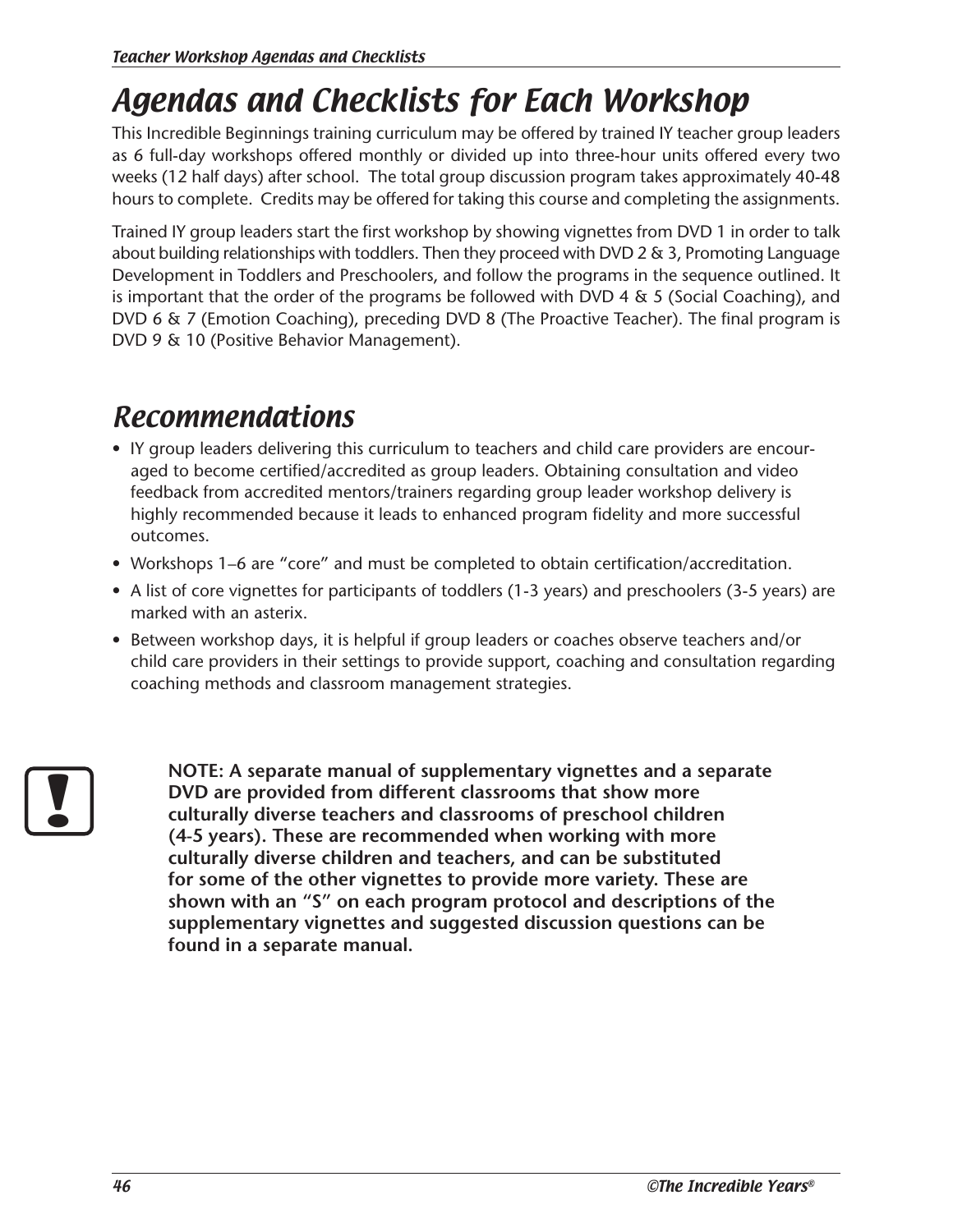## Workshop #1 Outline



#### **Key Concepts: Building Relationships**

- Understanding ways to build positive relationships and secure attachment with toddlers
- Understanding the importance of welcoming greetings and predictable goodbye routines
- Helping toddlers manage separation anxiety
- Involving parents in supporting separation routines and reducing children's anxiety
- Fostering predictable schedules to promote children's sense of security and safety
- Encourage toddlers' play with peers
- Engaging in toddler-directed play and promoting children's self-confidence and independence
- Reassuring parents and debriefing children's experiences at school or day care
- Engaging in assessment of toddlers' progress

#### 9:00-10:15 AM

#### **I. Welcome & Introductions**

Greet each participant. Introduce yourself and other participants (use name tags). Ask participants to share their goals for the workshop (list on board). Complete Goals handout.

#### **II. Overview of Training Program**

Explain reason for teacher workshops.

Show Introductory Overview which covers the teacher pyramid and summarizes topics to be discussed at each workshop.

#### **III. Rules for Workshop**

Do a Brainstorm/Buzz about group rules and list on flip chart.

#### **IV. Topic of Morning: Building Relationships With Toddlers and Parents (DVD 1)**

- A. Brainstorm/Buzz how toddlers feel about being left with another child care provider and how the parents feel.
- B. Show Introductory Narration (Overview DVD 1)

#### **Break**

#### 10:30 AM–12:00 PM

- C. Show Narration Introduction and Vignettes 1-4
- D. Do Role Play/Practice greeting child and parent. Role Play/Practice separation when parent leaves.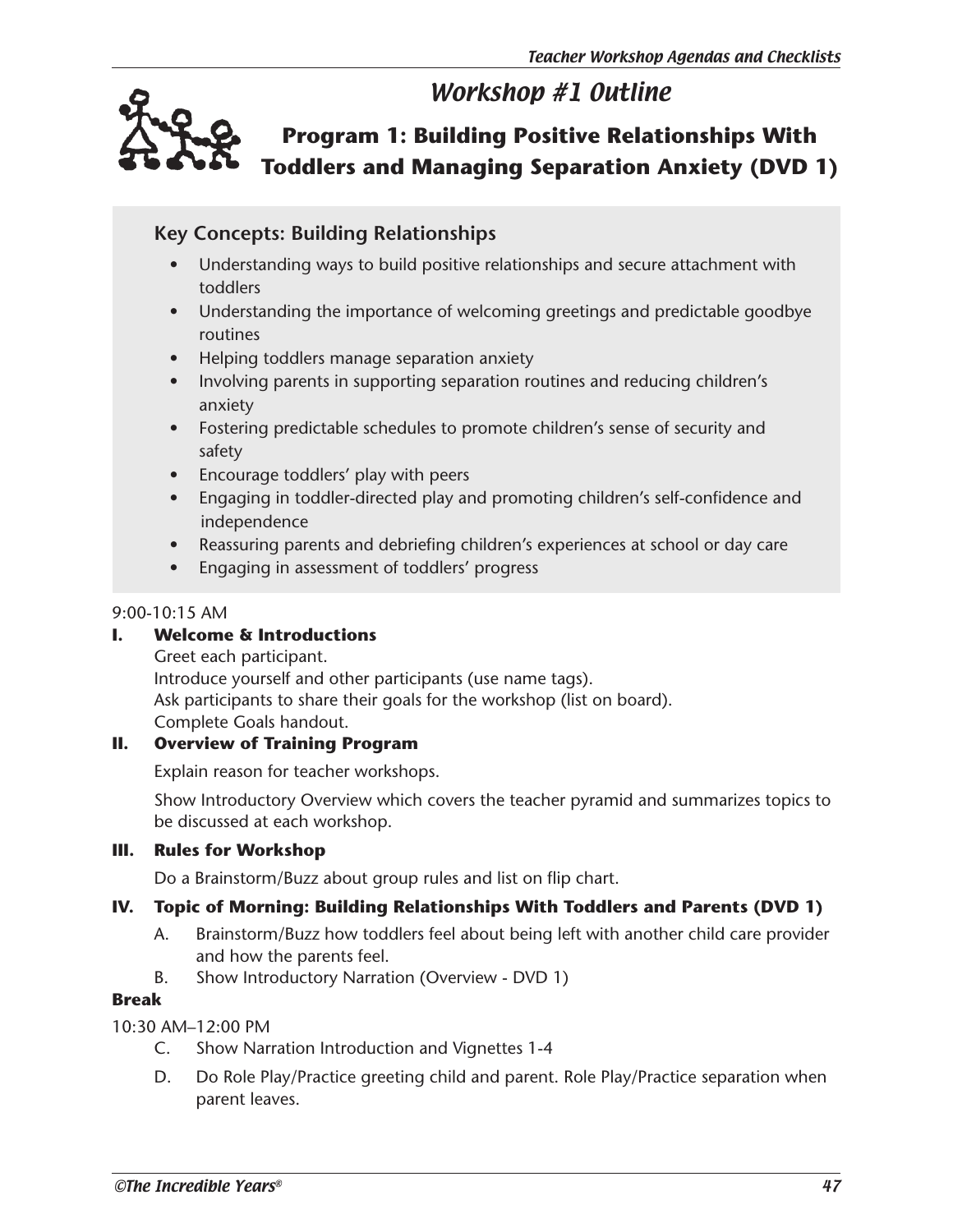#### Teacher Workshop Agendas and Checklists

E. Talk about barriers to developing relationships with parents and children. Ask participants to brainstorm or buzz the things they do to develop positive relationships with children and their parents. List their ideas on the board (e.g., home visits, cards and letters, home calls, interest survey, sharing success).

#### **V. Topic: Managing Separation Anxiety (DVD 1)**

Vignettes 5–10

- A. Show Vignettes 5A, 5B.
- B. Role Play/Practice: Giving feedback to mother.
- C. Show Vignette 5C.

Brainstorm/Buzz: Ways to help parents help their children when they have separation anxiety.

- D. Show Vignettes 6A, 6B, 6C, & 7.
- E. Brainstorm/Buzz: Ways teachers build attachment with toddlers.
- F. Show Vignettes 8-10 and Teacher Reflections.

#### **Lunch**

Suggest that participants from different settings mingle at lunch.

1:00–4:00 PM

#### **VI. Topic: Toddler-Directed Play**

- A. Show Vignettes 11-13.
- B. Role Play/Practice: Toddler-Directed Play.

#### **VII. Topic: Teacher-Child Care Provider-Parent Communication**

- A. Show Vignettes 14-19.
- B. Debriefing Vignettes 19-20.
- C. Brainstorm/Buzz: Ways teachers build positive relationships with parents.

#### **VIII. Complete Observation Self-Reflection Inventory & Set Personal Goals**

#### **IX. Review Practice Activities and Self-Monitoring Sheet**

**X. Evaluation**



**NOTE: If you are training teacher/child care providers focused on the toddler age group (1-2 years) you will need the full day for Program One. If you are training teacher/child care providers exclusively focused on preschoolers (3-5 years) select vignettes marked with "P" which cover building connections, checking in with parents, and debriefing at the end of the day. This material will take half of the day, allowing you to move on to Program Two.**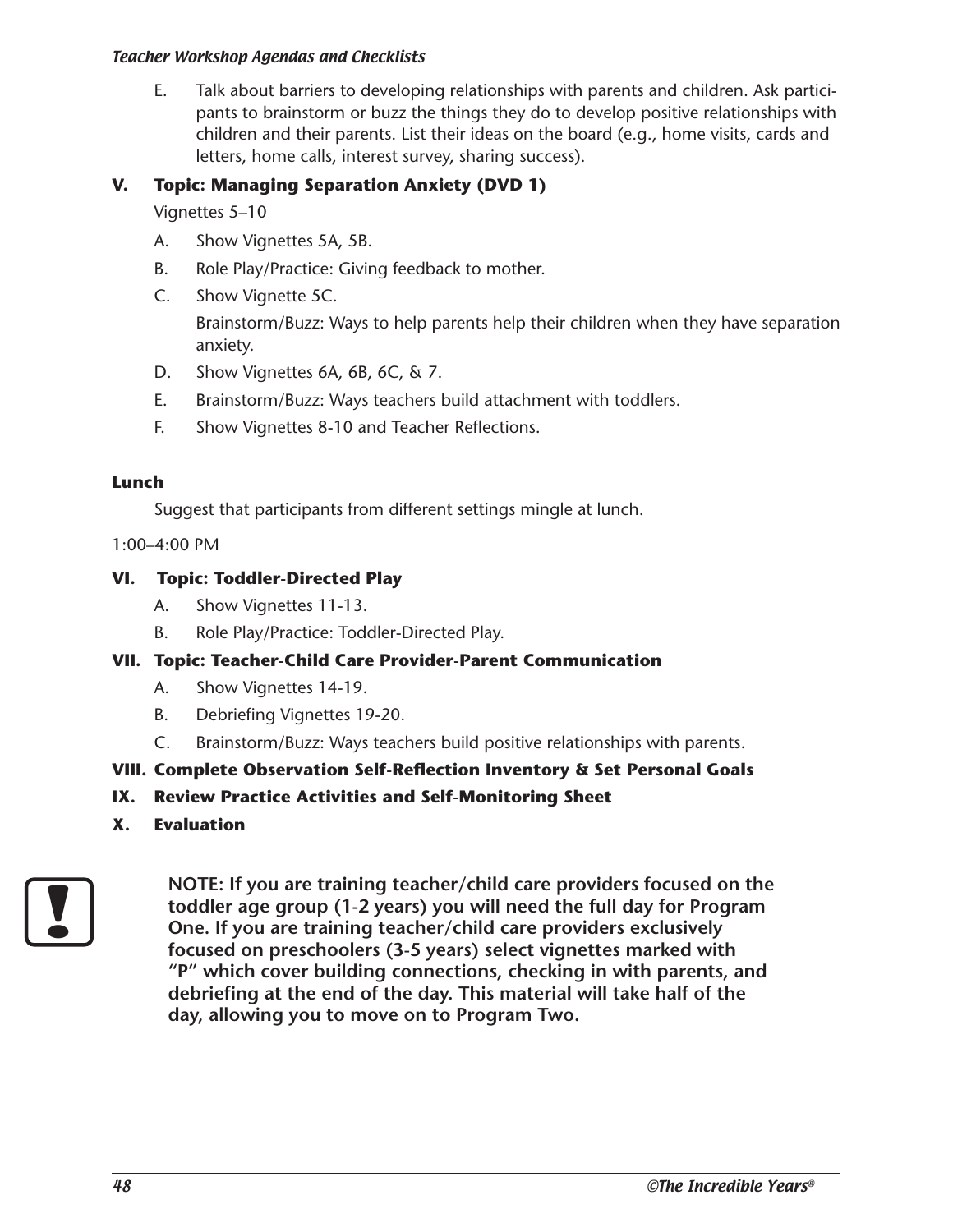# Workshop #1 Group Leader Checklist

#### **Building Positive Relationships With Toddlers & Managing Separation Anxiety**

| Teacher DVD 1: Vignettes 1-20                                                                                                                                       |           |                |             |       |                 |            |            |                                |            |        |           |
|---------------------------------------------------------------------------------------------------------------------------------------------------------------------|-----------|----------------|-------------|-------|-----------------|------------|------------|--------------------------------|------------|--------|-----------|
| <b>TRAINING SITE:</b><br>LEADER NAMES: NAMES:                                                                                                                       |           | DATE:<br>TIME: |             |       |                 |            |            |                                |            |        |           |
| VIGNETTES COVERED: (Circle vignettes shown.)                                                                                                                        |           |                |             |       |                 |            |            |                                |            |        |           |
| <b>DVD 1:</b><br>Introduction* 1*<br>8<br>20                                                                                                                        | 9A*P 9B*P | $2^*$<br>10    | $3^*$<br>11 | $4*P$ | .5<br>12*P 13*P | $6*$<br>14 | 7<br>$15*$ | Teacher Reflections*<br>$16*P$ | 17         | $18*P$ | $19*$     |
| * Recommended core vignettes for mixed age groups<br>$P =$ These vignettes are good for use with preschool only groups<br>DID I<br>1. Write the agenda on the board |           |                |             |       |                 |            |            |                                | <b>YES</b> |        | <b>NO</b> |
| 2. Welcome and make introductions/goals/pyramid                                                                                                                     |           |                |             |       |                 |            |            |                                |            |        |           |
| 3. Role Play/Practices: connecting, greeting & rituals                                                                                                              |           |                |             |       |                 |            |            |                                |            |        |           |
| 4. Brainstorm or buzz ideas for building attachment with children                                                                                                   |           |                |             |       |                 |            |            |                                |            |        |           |
| 5. Present rationale for managing separation anxiety                                                                                                                |           |                |             |       |                 |            |            |                                |            |        |           |
| 6. Brainstorm/Buzz: Ways to help parents separate from their<br>children                                                                                            |           |                |             |       |                 |            |            |                                |            |        |           |
| 7. Brainstorm/Buzz: Ways to build positive relationships with<br>parents                                                                                            |           |                |             |       |                 |            |            |                                |            |        |           |
| 8. Brainstorm/Buzz: Importance of debriefing with parents                                                                                                           |           |                |             |       |                 |            |            |                                |            |        |           |
| 9. Discuss rationale for child-directed play                                                                                                                        |           |                |             |       |                 |            |            |                                |            |        |           |
| 10. Role Play/Practice: Being an appreciative audience                                                                                                              |           |                |             |       |                 |            |            |                                |            |        |           |
| 11. Brainstorm/Buzz: Benefits of teacher debriefing & assessing<br>progress                                                                                         |           |                |             |       |                 |            |            |                                |            |        |           |
| 12. Explain importance of completing suggested activities<br>and reading assignments                                                                                |           |                |             |       |                 |            |            |                                |            |        |           |
| 13. Participants complete folder with goals and self-monitoring<br>checklist & observation self-reflection inventory                                                |           |                |             |       |                 |            |            |                                |            |        |           |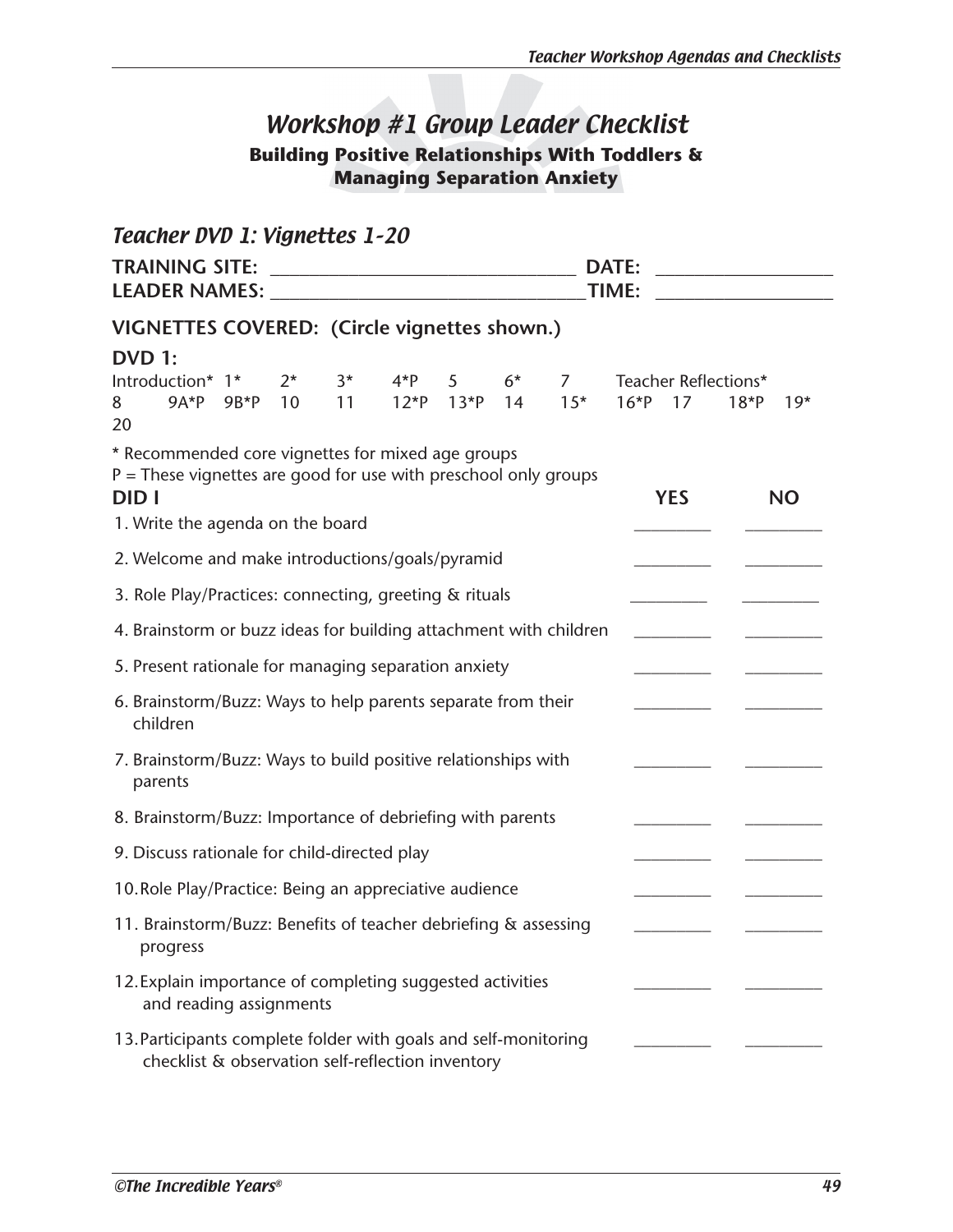## Workshop #1 Handouts—DVD 1 Developing Relationships & DVD 2 Proactive Teacher

- \_\_\_\_\_ Agenda
- \_\_\_\_\_ Goals handout
- \_\_\_\_\_ Practice Activities
- \_\_\_\_\_ Key Points about Building Relationships through Toddler-Directed Play
- \_\_\_\_\_ Teacher Pyramid for Toddlers and Preschoolers
- Brainstorm/Buzz: Building Relationships With Parents
- \_\_\_\_\_ Brainstorm/Buzz: Building Attachment with Children
- \_\_\_\_\_ Brainstorm/Buzz: Managing Separations
- \_\_\_\_\_ Behavior Record Sheet
- \_\_\_\_\_ Observation Self-Reflection Inventory for Building Positive Relationships and Self-Monitoring Checklist (to be used in every workshop)
- \_\_\_\_\_ Book–*Incredible Teachers (*Teachers are recommended to have a copy of this book)
- \_\_\_\_\_ Appendix: Teacher Workshop Evaluation

### Other Things to Bring:

Teaching Pyramid DVDs

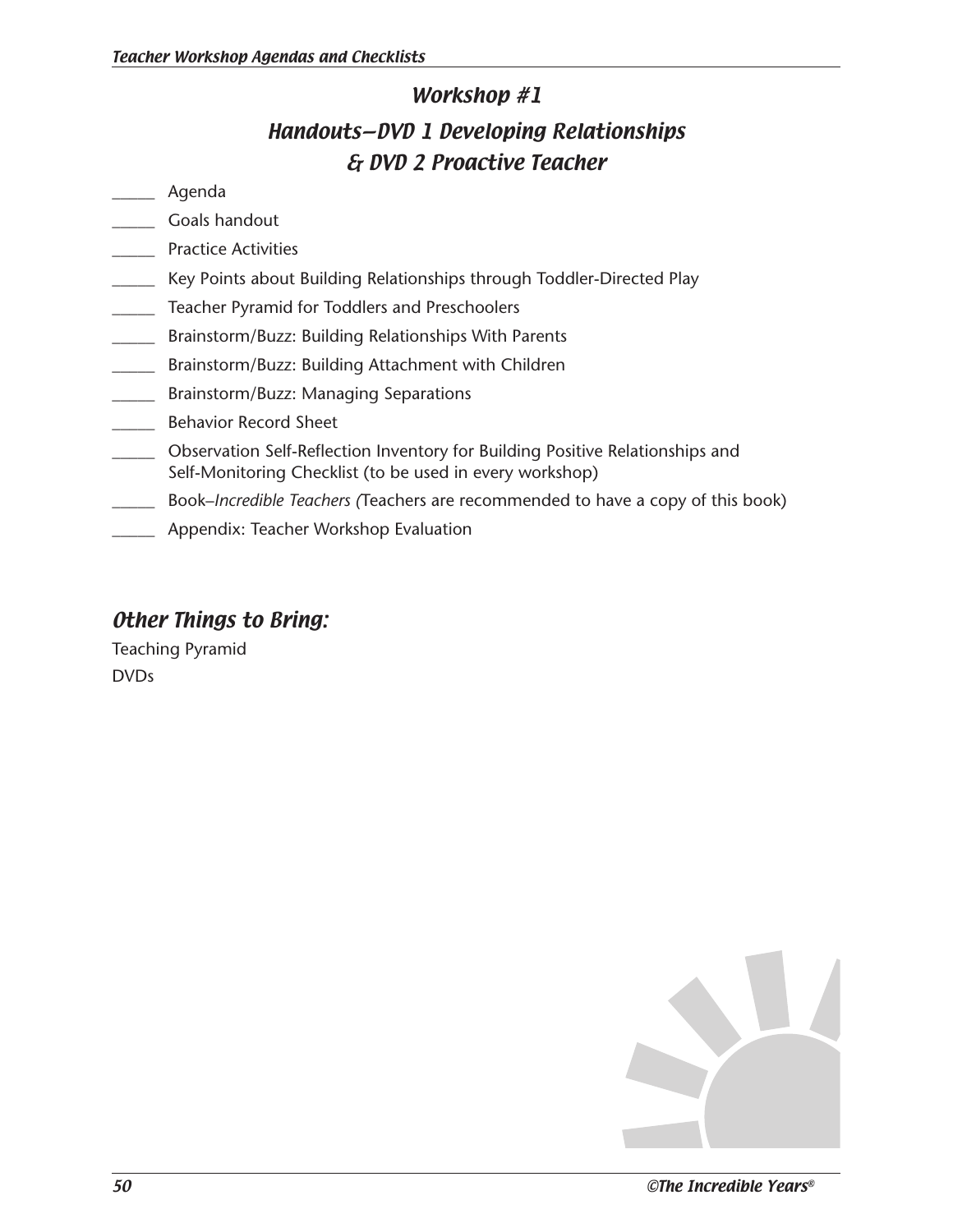

## Workshop #2 Outline

## **Promoting Language Development in Toddlers and Preschoolers (DVD 2)**

#### **Key Concepts:**

- Using descriptive commenting
- Understanding importance of imitation, repetition, and nonverbal gestures for toddlers
- Using strategic modeling and prompting use of language
- Being child-directed and responsive in play interactions to promote language
- Using visual cues, songs, and menus to prompt social communication
- Using interactive reading to promote reading readiness
- Using pre-academic coaching with preschoolers
- Setting up asking and feeling practices to promote social communication between preschoolers

#### 9:00 AM-12:00 PM

#### **I. Topic of Morning: Promoting Language Development in Toddlers**

- A. Discuss experiences with managing separation anxiety and building relationships with parents/readings since last workshop (review behavior record sheet).
- B. Brainstorm/Buzz: Ways child care providers and teachers promote language development in toddlers.
- C. Show Program 2: Vignettes 1–9.
- D. Whole Group Role Play: Ask one participant to be child and one to be a teacher/child care provider. While the "child" plays, ask "teacher" to demonstrate descriptive commenting and imitation. Audience can also offer coaching comments. Follow by small group role play of academic coaching.
- E. Show Program 2: Vignettes 10–15.
- F. Role Play/Practice: In dyads, come up with strategies to use with nonverbal children children (e.g., modeling, gestures, commenting).
- G. Brainstorm/Buzz: Songs and nonverbal gestures they have used.
- H. Show Program 2: Vignettes 16–18.
- I. Brainstorm/Buzz: Visual cards to use with selected children.
- J. Show Program 2: Vignettes 19–22 and Teacher Reflections.
- K. Role Play/Practice: In dyads, practice interactive reading, using gestures and descriptive commenting with self-care activities.
- L. Show Program 2: Vignettes 23–25 and Teacher Reflections.

#### **Lunch**

1:00-4:00 PM

#### **II. Topic of Afternoon: Promoting Language in Preschoolers**

A. Brainstorm/Buzz: How teacher/child care provider language strategies with preschoolers.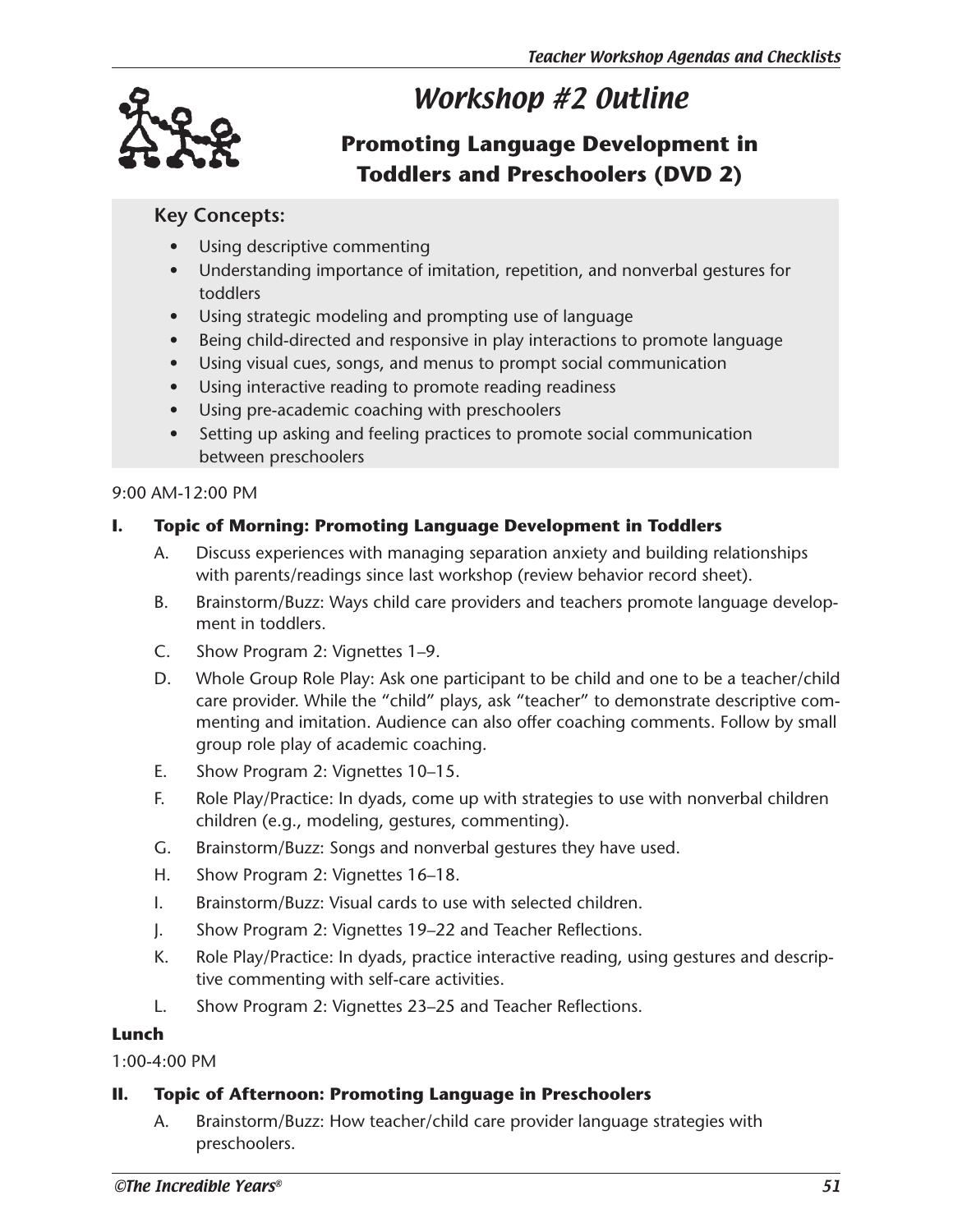- B. Show Program 2: Vignettes 26-27.
- C. Brainstorm/Buzz: Benefits to being child-directed for promoting language development.
- D. Promoting Social Communication (Show Program 2: Vignettes 28-29).
- E. Pre-Academic Coaching Language (Show Program 2: Vignettes 30-31, Supplemental Vignettes S1, S2).
- F. Role Play/Practice: Pre-Academic Coaching with preschoolers.
- G. Show Program 2: Vignettes 32–36 and Teacher Reflections.
- H. Brainstorm/Buzz: Using visual prompts and snack cards with children.
- I. Brainstorm/Buzz: Social practices to encourage social communication.
- **III. Complete Observation Self-Reflection Inventory & Set Personal Goals.**
- **IV. Review Suggested Practice Activities & Self-Monitoring Sheet.**
- **V. Evaluation.**



**NOTE: If you have entirely toddler or entirely preschool age groups, stick to Part One or Part Two. If teachers have mixed age groups use ! core vignettes with asterisks from both Parts One and Two.**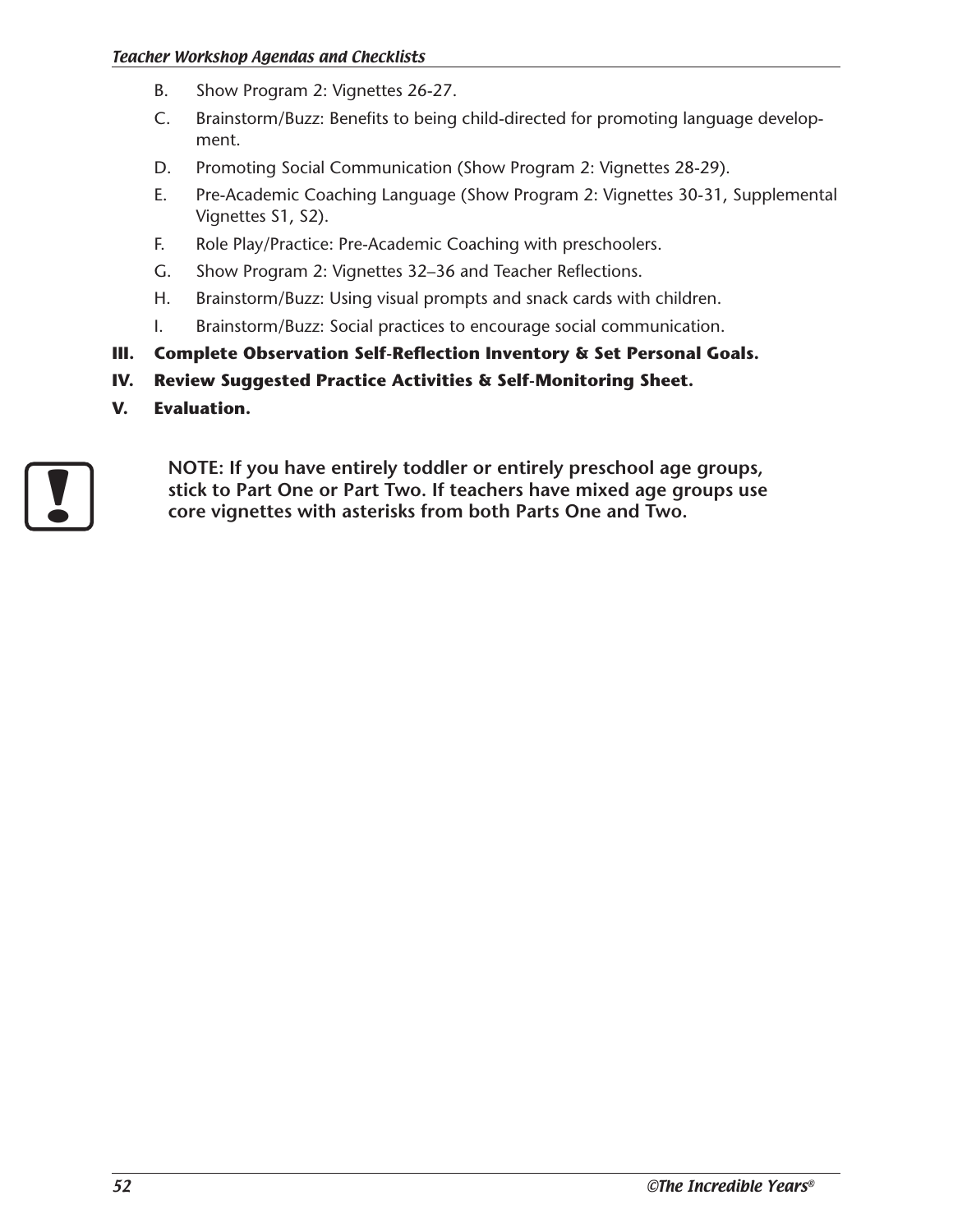## Workshop #2 Group Leader Checklist **Promoting Language Development in Toddlers and Preschoolers**

| DVD 2, Vignettes 1-25 (Toddler), 26-36 (Preschool)                                                                   |                   |       |                            |      |                |                          |              |               |       |           |
|----------------------------------------------------------------------------------------------------------------------|-------------------|-------|----------------------------|------|----------------|--------------------------|--------------|---------------|-------|-----------|
| <b>TRAINING SITE:</b>                                                                                                |                   |       |                            |      |                |                          | <b>DATE:</b> |               |       |           |
|                                                                                                                      |                   |       |                            |      |                |                          | TIME:        |               |       |           |
| VIGNETTES COVERED: (Circle vignettes shown.)                                                                         |                   |       |                            |      |                |                          |              |               |       |           |
| DVD 2 (Toddler):                                                                                                     |                   |       |                            |      |                |                          |              |               |       |           |
| Introduction* 1*<br>$12*$<br>13<br>14                                                                                | $2^{\circ}$<br>15 | $3^*$ | $4^*$<br>$16*$ $17*$ 18 19 | $5*$ | 6              | 7<br>$20*$               | 8<br>21      | $9*$<br>$22*$ | $10*$ | $11*$     |
| Teacher Reflections* 23                                                                                              |                   | 24    |                            |      |                | 25* Teacher Reflections* |              |               |       |           |
| DVD 3 (Preschool):                                                                                                   |                   |       |                            |      |                |                          |              |               |       |           |
| $27*$<br>28<br>$26*$                                                                                                 | 29                |       | $30*$ $31*$ $32*$          |      | 33             | $34*$                    | 35           | $36*$         |       |           |
| Teacher & Parent Reflections*                                                                                        |                   |       |                            |      |                |                          |              |               |       |           |
| <b>Supplementary DVD (Preschool): S1</b>                                                                             |                   |       |                            |      | S <sub>2</sub> |                          |              |               |       |           |
| * Recommended core vignettes for mixed age groups                                                                    |                   |       |                            |      |                |                          |              |               |       |           |
| <b>DIDI</b>                                                                                                          |                   |       |                            |      |                |                          |              | <b>YES</b>    |       | <b>NO</b> |
| 1. Write the agenda on the board                                                                                     |                   |       |                            |      |                |                          |              |               |       |           |
| 2. Go over the prior suggested practice activities and reading                                                       |                   |       |                            |      |                |                          |              |               |       |           |
| 3. Explain the rationale for descriptive commenting and imitation                                                    |                   |       |                            |      |                |                          |              |               |       |           |
| 4. Role Play/Practice: Descriptive Commenting (toddlers)<br>(large + small groups)                                   |                   |       |                            |      |                |                          |              |               |       |           |
| 5. Role Play/Practice: Prompting and visual cards (preschoolers)<br>(large + small groups)                           |                   |       |                            |      |                |                          |              |               |       |           |
| 6. Brainstrom/Buzz: Benefit of being child-directed                                                                  |                   |       |                            |      |                |                          |              |               |       |           |
| 7. Brainstorm/Buzz: Pre-academic coaching words (preschoolers)                                                       |                   |       |                            |      |                |                          |              |               |       |           |
| 8. Role Play/Practic: Pre-Academic Coaching                                                                          |                   |       |                            |      |                |                          |              |               |       |           |
| 9. Role Play/Practice: Interactive Reading                                                                           |                   |       |                            |      |                |                          |              |               |       |           |
| 10. Role Play/Practice: Social Communicating, Intentional<br>Commenting, Use of gestures                             |                   |       |                            |      |                |                          |              |               |       |           |
| 11. Discuss the importance of phone calls home to tell parents<br>about ways to promote language development         |                   |       |                            |      |                |                          |              |               |       |           |
| 12. Explain importance of completing suggested activities and<br>reading assignments                                 |                   |       |                            |      |                |                          |              |               |       |           |
| 13. Participants complete folder with goals and self-monitoring<br>checklist & observation self-reflection inventory |                   |       |                            |      |                |                          |              |               |       |           |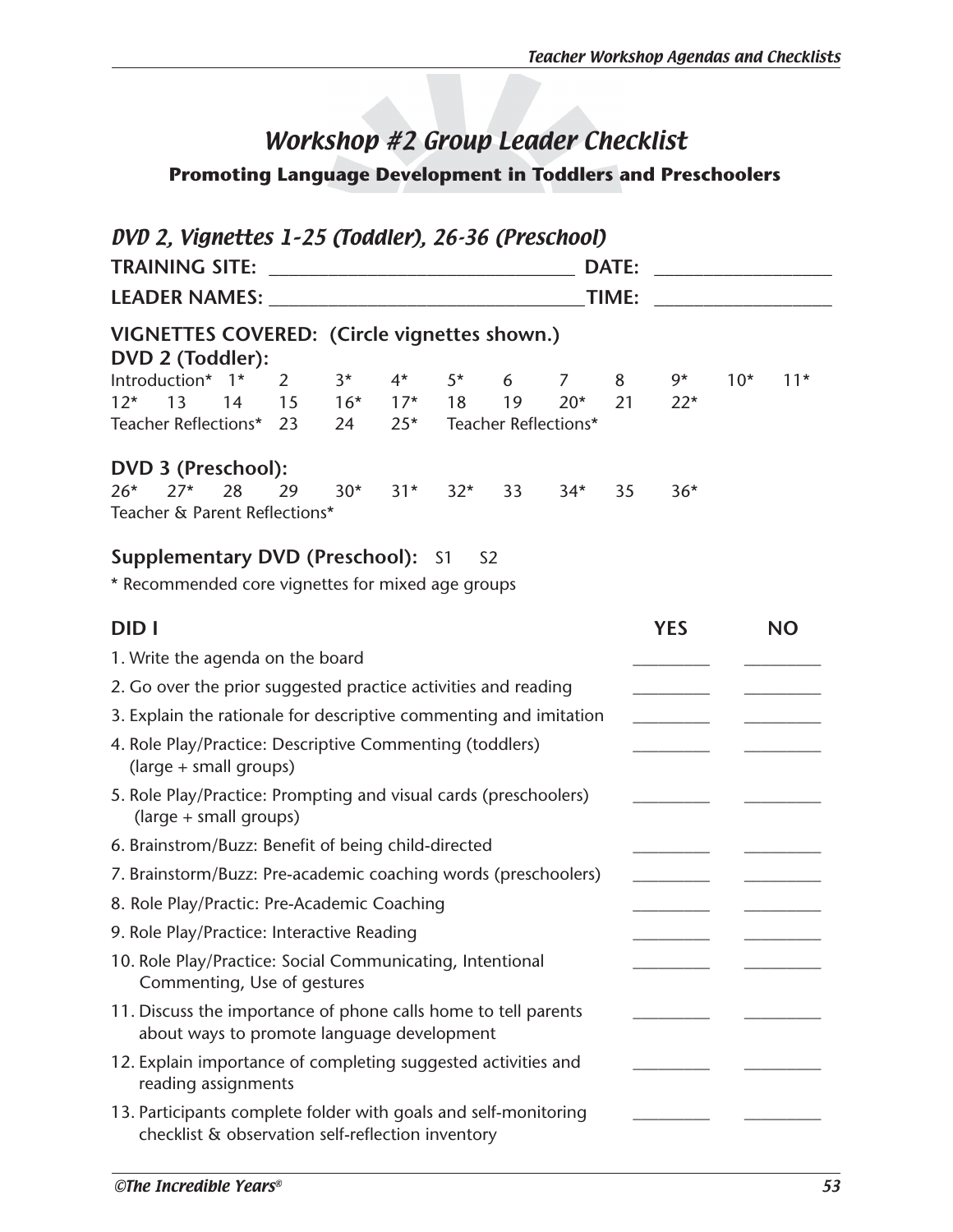### Workshop #2

## Handouts—Promoting Language Development in Toddlers and Preschools (DVD 2)

- \_\_\_\_\_ Agenda
- \_\_\_\_\_ Practice Activities
- \_\_\_\_\_ Key Tips about Promoting Language Development
- \_\_\_\_\_ Key Tips about Building Blocks for Reading with CARE (Toddler and Preschooler versions)
- \_\_\_\_\_ Brainstorm/Buzz: Nonverbal Cues
- \_\_\_\_\_ Brainstorm/Buzz: Encouraging Words
- \_\_\_\_\_ Teachers/Child Care Providers as Pre-Academic Coaches
- \_\_\_\_\_ Behavior Plan Record Sheet
- \_\_\_\_\_ Evaluations
- \_\_\_\_\_ Self-Reflection Inventory: Promoting Language Development

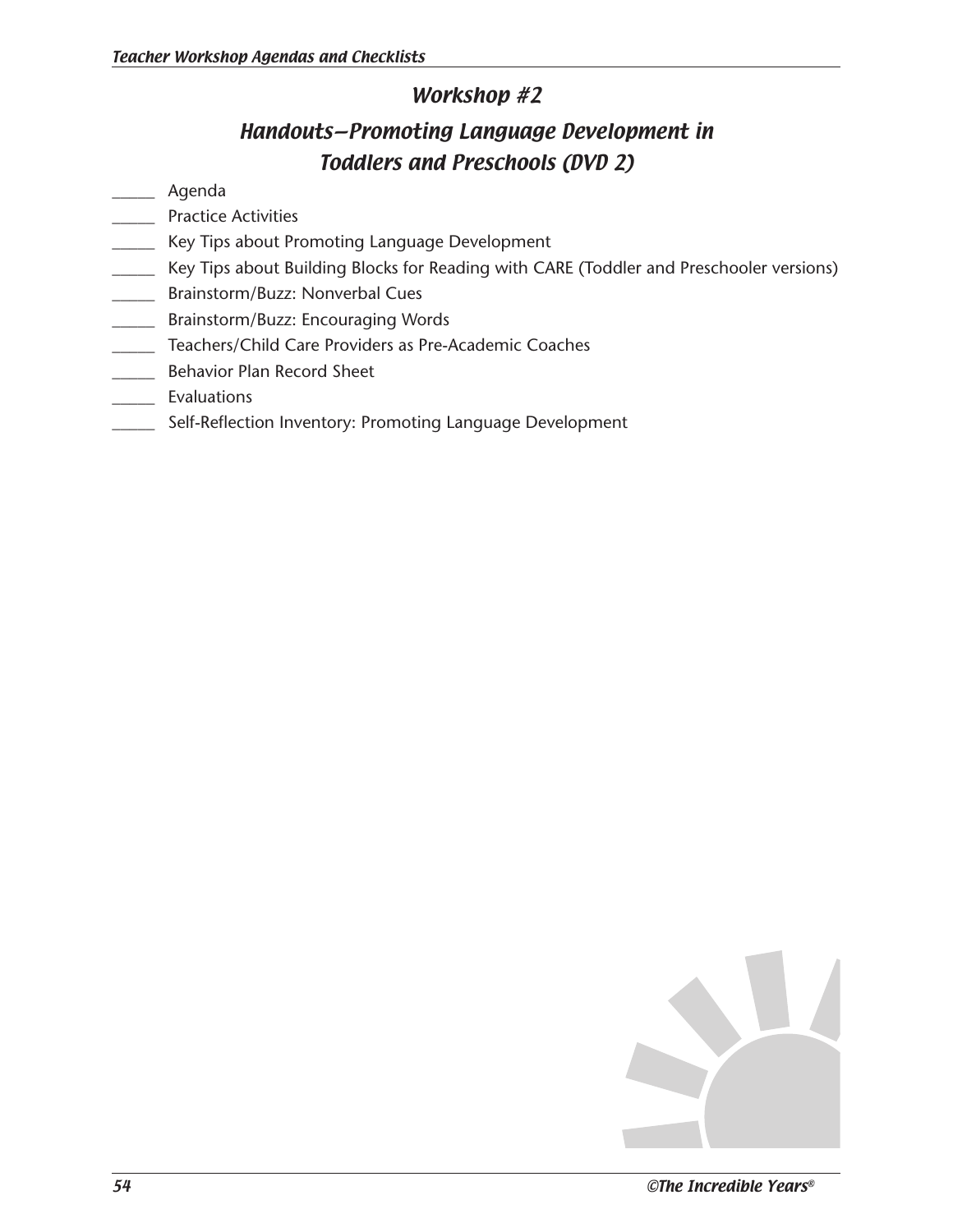

## Workshop #3 Outline **Social Coaching (DVD 4 & 5)**

#### **Key Concepts:**

- Importance of modeling social skills and one-on-one social coaching
- Strategies for prompting and coaching preschool children's sharing, asking, helping and turn taking
- Using circle time to promote social skills with both toddlers and preschoolers
- Using puppets and pretend play to practice social interactions
- Using positive teacher attention, praise and encouraging words for strengthening social skills
- Using intentional commenting to facilitate preschooler's peer relationships
- Engaging in interactive reading to promote social skills and practices
- Promoting empathy and friendships through dramatic pretend play
- Value of using picture play scripts to promote joint play for children with developmental delays
- Using teacher-directed social training for children with developmental delays
- Determining appropriate developmental social goals for individual children

#### 9:00 AM–12:00 PM

#### **I. Topic of Morning: Social Coaching with Toddlers (Part One)**

- A. Discuss experiences with suggested activities from prior workshop (descriptive commenting, pre-academic coaching, and use of visuals).
- B. Ask participants to brainstorm or buzz social behaviors they want to encourage in toddlers.
- C. Show DVD 4: Vignettes 1– 6.
- D. Role Play/Practice: In large group, choose 1 teacher to demonstrate social coaching with toddler (in role) using modeling, prompting and praising (one-on-one).
- E. Show DVD 4: Vignettes 7–11.
- F. Brainstorm/Buzz: Vignette coaching at circle time.
- G. Brainstorm/Buzz: Ways pretend play is promoted.
- H. Role Play/Practice: Using puppets to model social skills.
- I. Show DVD 4: Vignettes 12–15 and teacher reflections.
- J. Role Play/Practice: In small groups (3 people), practice coaching 2 toddlers and promoting beginning turn taking and awareness of other child.
- K. Brainstorm/Buzz: Specific labeled praise statements.

#### **Lunch**

1:00-4:00 PM

#### **II. Topic of Afternoon: Social Coaching with Preschoolers (Part Two)**

- A. Brainstorm/Buzz: Social behaviors to encourage in preschoolers.
- B. Brainstorm/Buzz: Advantages of dramatic play for promoting social skills.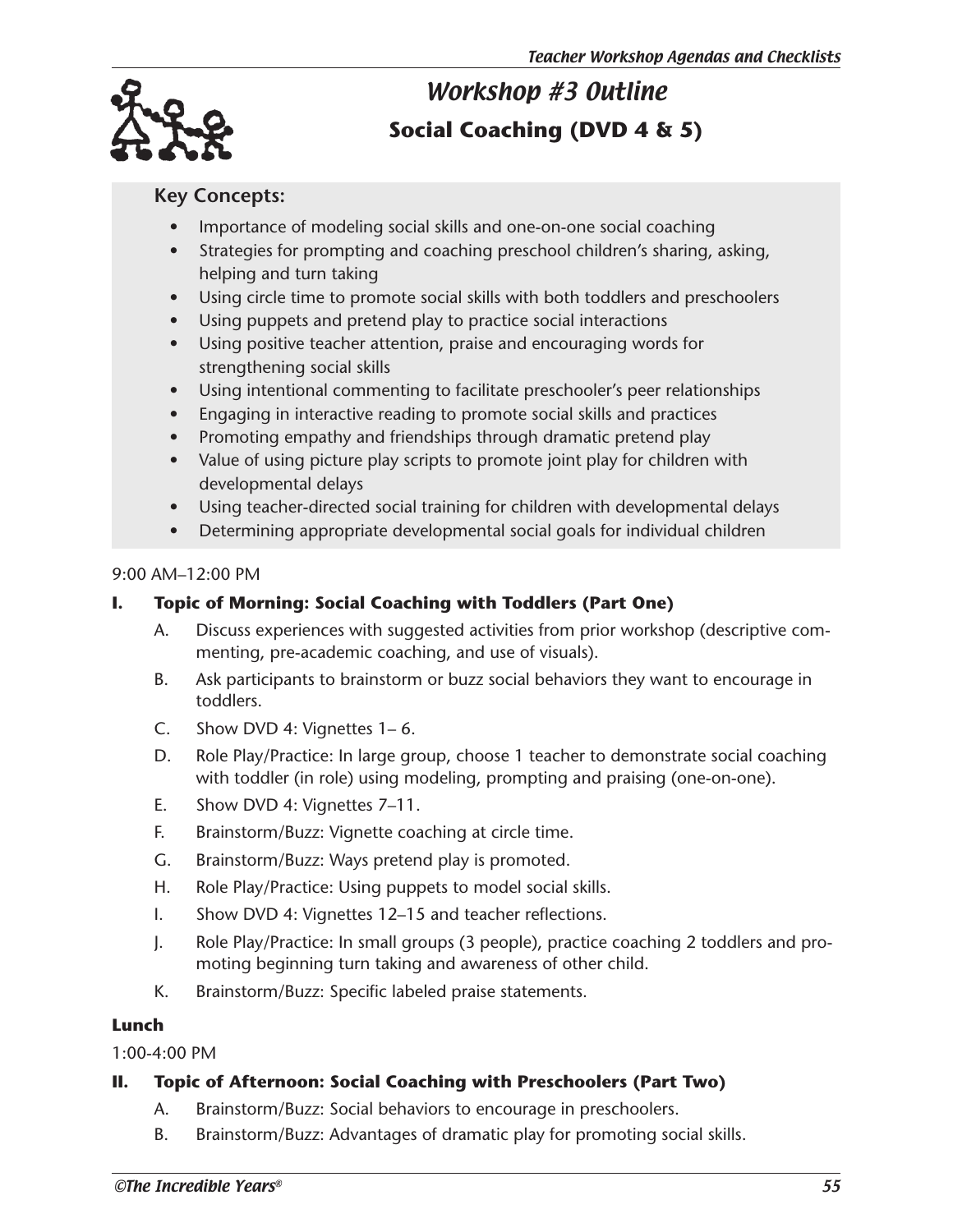#### Teacher Workshop Agendas and Checklists

- C. Show Program 3: DVD 5, Vignettes 16–21.
- D. Role Play/Practice: Dramatic Play Small Group Coaching. Supplemental Vignettes S-9, S-10, S-11
- E. Show Program 3: DVD 5, Vignette 22–24B.
- F. Role Play/Practice: Social Coaching with four children using play dough.
- G. Show Program 3: DVD 5, Vignettes 25–26.
- H. Role Play/Practice: Reading with CARE to promote social skills and empathy.
- I. Show Program 3: DVD 5, Vignette 27.
- J. Role Play/Practice: In groups of four, teacher models, prompts, and praises target social behaviors.
- K. Brainstorm/Buzz: How to teach parents social coaching.
- L. Show Program 3: DVD 5, Vignettes 28–33.
- M. Role Play/Practice: In triads, practice using puppets to practice friendship skills. Supplemental Vignettes S-3, S-4, S-5, S-6, S-7, S-8, S-12, S-13, S-14, S-15, S-16, S-17
- N. Brainstorm/Buzz: How to use visual cards with selected children.

#### **III. Complete Observation Self-Reflection Inventory & Set Personal Goals**

#### **IV. Review Practice Activities & Self-Monitoring Sheet**

**V. Evaluation**



**NOTE: If you have entirely toddler or entirely preschool age groups, Similar Stick to Part One or Part Two. If teachers have mixed age groups use**<br> **18 core vignettes with asterisks from both Parts One and Two.**<br> **18 core vignettes with asterisks from both Parts One and Two.**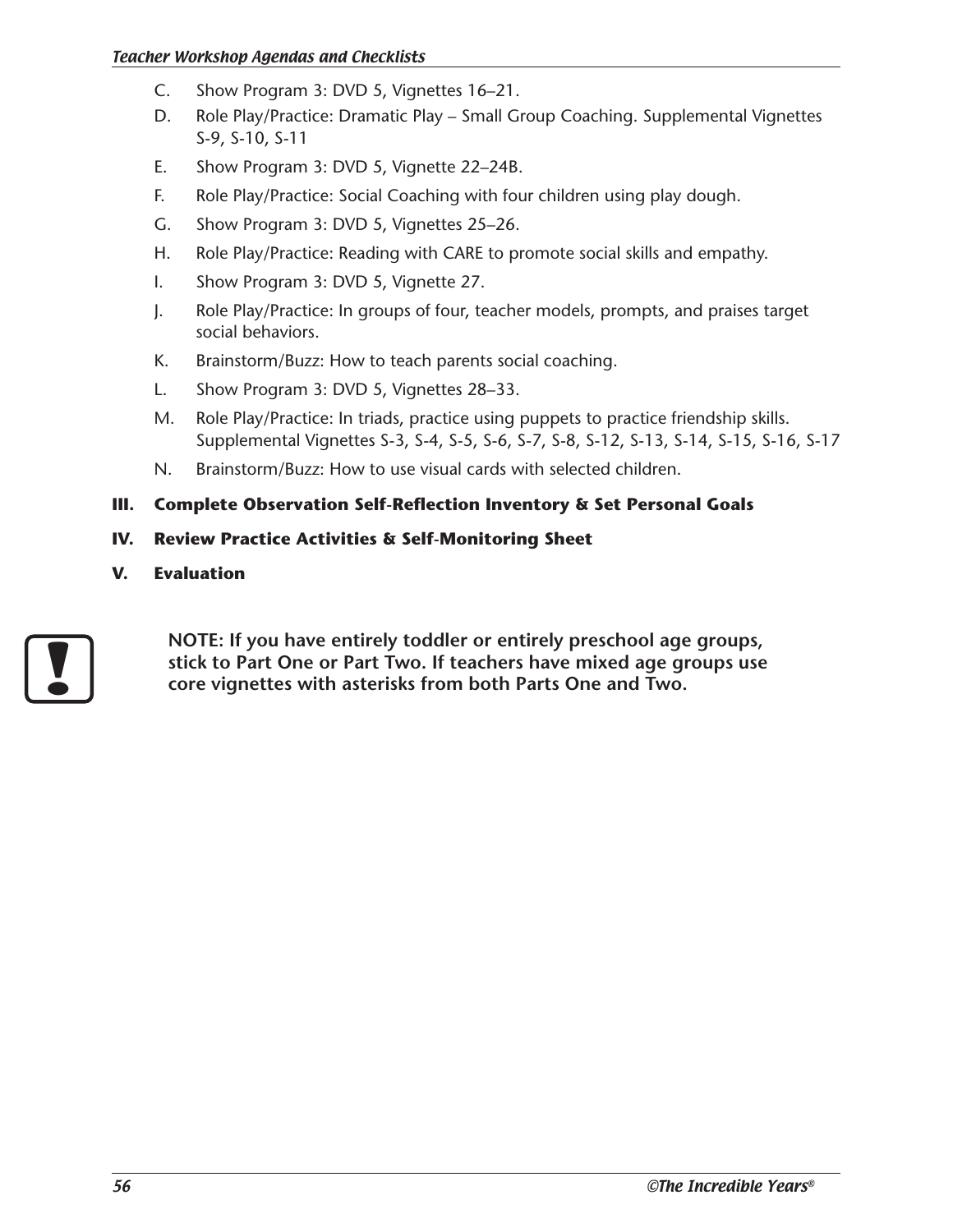# Workshop #3 Group Leader Checklist

**Social Coaching with Toddlers and Preschool**

| DVD 4 & 5: Vignettes 1-15 (Toddler), 16-33 (Preschool)<br><b>DATE:</b><br>TIME:<br>VIGNETTES COVERED: (Circle which vignettes you discussed at this session.)<br>DVD 4 (Toddler):<br>$2^*$<br>$3*$<br>Introduction*<br>$1*$<br>6<br>$7*$<br>$8*$<br>9<br>$\overline{4}$<br>5<br>$12*$<br>$11*$<br>$13*$<br>15<br>Teacher Reflections*<br>14<br>DVD 5 (Preschool):<br>$16*$<br>$17*$<br>18<br>$19*$<br>$21*$<br>$22*$<br>23<br>20<br>$24A^*$<br>$24B*$<br>$24C^*$<br>$25*$<br>$31*$<br>$29*$<br>$28*$<br>$30*$<br>$32*$<br>$33*$<br>Teacher & Parent Reflections*<br>27<br><b>Supplementary DVD (Preschool):</b> S-3 S-4 S-5 S-6 S-7 S-8<br>$S-9$<br>$S-15$<br>S-12 S-13 S-14<br>$S-16$<br>$S-11$<br>$S-17$<br>* Recommended core vignettes for mixed ages<br><b>DIDI</b><br><b>YES</b><br>1. Write the agenda on the board<br>2. Go over the prior workshop's practice activities<br>3. Brainstorm/Buzz: Social skills to encourage in toddlers<br>4. Role Play/Practice: Large group one-on-one social coaching<br>with toddlers (modeling, describing and praising)<br>Role Play/Practice: Using puppets to coach social behavior<br>5.<br>Brainstorm/Buzz: Social skills to encourage in preschoolers<br>6.<br>Role Play/Practice: Social coaching at circle time<br>7.<br>Role Play/Practice: Social coaching with 2-3 children<br>(dramatic play and/or play dough)<br>9. Brainstorm/buzz: Specific labeled praise<br>10. Brainstorm/Buzz: Ways pretend play is promoted<br>11. Role Play/Practice: Reading with CARE<br>12. Brainstorm/Buzz: Ways to teach parents social coaching<br>13. Brainstorm/Buzz: How to use visual cards with selected children<br>14. Explain importance of completing suggested activities and<br>reading assignments<br>15. Role Play/Practice: Reading to promote social skills and empathy<br>16. Participants complete folder with goals and self-monitoring |                                         |  |  |  |  |  |           |
|----------------------------------------------------------------------------------------------------------------------------------------------------------------------------------------------------------------------------------------------------------------------------------------------------------------------------------------------------------------------------------------------------------------------------------------------------------------------------------------------------------------------------------------------------------------------------------------------------------------------------------------------------------------------------------------------------------------------------------------------------------------------------------------------------------------------------------------------------------------------------------------------------------------------------------------------------------------------------------------------------------------------------------------------------------------------------------------------------------------------------------------------------------------------------------------------------------------------------------------------------------------------------------------------------------------------------------------------------------------------------------------------------------------------------------------------------------------------------------------------------------------------------------------------------------------------------------------------------------------------------------------------------------------------------------------------------------------------------------------------------------------------------------------------------------------------------------------------------------------------------------------------------|-----------------------------------------|--|--|--|--|--|-----------|
|                                                                                                                                                                                                                                                                                                                                                                                                                                                                                                                                                                                                                                                                                                                                                                                                                                                                                                                                                                                                                                                                                                                                                                                                                                                                                                                                                                                                                                                                                                                                                                                                                                                                                                                                                                                                                                                                                                    |                                         |  |  |  |  |  |           |
|                                                                                                                                                                                                                                                                                                                                                                                                                                                                                                                                                                                                                                                                                                                                                                                                                                                                                                                                                                                                                                                                                                                                                                                                                                                                                                                                                                                                                                                                                                                                                                                                                                                                                                                                                                                                                                                                                                    |                                         |  |  |  |  |  | 10        |
|                                                                                                                                                                                                                                                                                                                                                                                                                                                                                                                                                                                                                                                                                                                                                                                                                                                                                                                                                                                                                                                                                                                                                                                                                                                                                                                                                                                                                                                                                                                                                                                                                                                                                                                                                                                                                                                                                                    |                                         |  |  |  |  |  | $26*$     |
|                                                                                                                                                                                                                                                                                                                                                                                                                                                                                                                                                                                                                                                                                                                                                                                                                                                                                                                                                                                                                                                                                                                                                                                                                                                                                                                                                                                                                                                                                                                                                                                                                                                                                                                                                                                                                                                                                                    |                                         |  |  |  |  |  | $S-10$    |
|                                                                                                                                                                                                                                                                                                                                                                                                                                                                                                                                                                                                                                                                                                                                                                                                                                                                                                                                                                                                                                                                                                                                                                                                                                                                                                                                                                                                                                                                                                                                                                                                                                                                                                                                                                                                                                                                                                    |                                         |  |  |  |  |  | <b>NO</b> |
|                                                                                                                                                                                                                                                                                                                                                                                                                                                                                                                                                                                                                                                                                                                                                                                                                                                                                                                                                                                                                                                                                                                                                                                                                                                                                                                                                                                                                                                                                                                                                                                                                                                                                                                                                                                                                                                                                                    |                                         |  |  |  |  |  |           |
|                                                                                                                                                                                                                                                                                                                                                                                                                                                                                                                                                                                                                                                                                                                                                                                                                                                                                                                                                                                                                                                                                                                                                                                                                                                                                                                                                                                                                                                                                                                                                                                                                                                                                                                                                                                                                                                                                                    |                                         |  |  |  |  |  |           |
|                                                                                                                                                                                                                                                                                                                                                                                                                                                                                                                                                                                                                                                                                                                                                                                                                                                                                                                                                                                                                                                                                                                                                                                                                                                                                                                                                                                                                                                                                                                                                                                                                                                                                                                                                                                                                                                                                                    |                                         |  |  |  |  |  |           |
|                                                                                                                                                                                                                                                                                                                                                                                                                                                                                                                                                                                                                                                                                                                                                                                                                                                                                                                                                                                                                                                                                                                                                                                                                                                                                                                                                                                                                                                                                                                                                                                                                                                                                                                                                                                                                                                                                                    |                                         |  |  |  |  |  |           |
|                                                                                                                                                                                                                                                                                                                                                                                                                                                                                                                                                                                                                                                                                                                                                                                                                                                                                                                                                                                                                                                                                                                                                                                                                                                                                                                                                                                                                                                                                                                                                                                                                                                                                                                                                                                                                                                                                                    |                                         |  |  |  |  |  |           |
|                                                                                                                                                                                                                                                                                                                                                                                                                                                                                                                                                                                                                                                                                                                                                                                                                                                                                                                                                                                                                                                                                                                                                                                                                                                                                                                                                                                                                                                                                                                                                                                                                                                                                                                                                                                                                                                                                                    |                                         |  |  |  |  |  |           |
|                                                                                                                                                                                                                                                                                                                                                                                                                                                                                                                                                                                                                                                                                                                                                                                                                                                                                                                                                                                                                                                                                                                                                                                                                                                                                                                                                                                                                                                                                                                                                                                                                                                                                                                                                                                                                                                                                                    |                                         |  |  |  |  |  |           |
| 8.                                                                                                                                                                                                                                                                                                                                                                                                                                                                                                                                                                                                                                                                                                                                                                                                                                                                                                                                                                                                                                                                                                                                                                                                                                                                                                                                                                                                                                                                                                                                                                                                                                                                                                                                                                                                                                                                                                 |                                         |  |  |  |  |  |           |
|                                                                                                                                                                                                                                                                                                                                                                                                                                                                                                                                                                                                                                                                                                                                                                                                                                                                                                                                                                                                                                                                                                                                                                                                                                                                                                                                                                                                                                                                                                                                                                                                                                                                                                                                                                                                                                                                                                    |                                         |  |  |  |  |  |           |
|                                                                                                                                                                                                                                                                                                                                                                                                                                                                                                                                                                                                                                                                                                                                                                                                                                                                                                                                                                                                                                                                                                                                                                                                                                                                                                                                                                                                                                                                                                                                                                                                                                                                                                                                                                                                                                                                                                    |                                         |  |  |  |  |  |           |
|                                                                                                                                                                                                                                                                                                                                                                                                                                                                                                                                                                                                                                                                                                                                                                                                                                                                                                                                                                                                                                                                                                                                                                                                                                                                                                                                                                                                                                                                                                                                                                                                                                                                                                                                                                                                                                                                                                    |                                         |  |  |  |  |  |           |
|                                                                                                                                                                                                                                                                                                                                                                                                                                                                                                                                                                                                                                                                                                                                                                                                                                                                                                                                                                                                                                                                                                                                                                                                                                                                                                                                                                                                                                                                                                                                                                                                                                                                                                                                                                                                                                                                                                    |                                         |  |  |  |  |  |           |
|                                                                                                                                                                                                                                                                                                                                                                                                                                                                                                                                                                                                                                                                                                                                                                                                                                                                                                                                                                                                                                                                                                                                                                                                                                                                                                                                                                                                                                                                                                                                                                                                                                                                                                                                                                                                                                                                                                    |                                         |  |  |  |  |  |           |
|                                                                                                                                                                                                                                                                                                                                                                                                                                                                                                                                                                                                                                                                                                                                                                                                                                                                                                                                                                                                                                                                                                                                                                                                                                                                                                                                                                                                                                                                                                                                                                                                                                                                                                                                                                                                                                                                                                    |                                         |  |  |  |  |  |           |
|                                                                                                                                                                                                                                                                                                                                                                                                                                                                                                                                                                                                                                                                                                                                                                                                                                                                                                                                                                                                                                                                                                                                                                                                                                                                                                                                                                                                                                                                                                                                                                                                                                                                                                                                                                                                                                                                                                    |                                         |  |  |  |  |  |           |
|                                                                                                                                                                                                                                                                                                                                                                                                                                                                                                                                                                                                                                                                                                                                                                                                                                                                                                                                                                                                                                                                                                                                                                                                                                                                                                                                                                                                                                                                                                                                                                                                                                                                                                                                                                                                                                                                                                    | checklist and self-reflection inventory |  |  |  |  |  |           |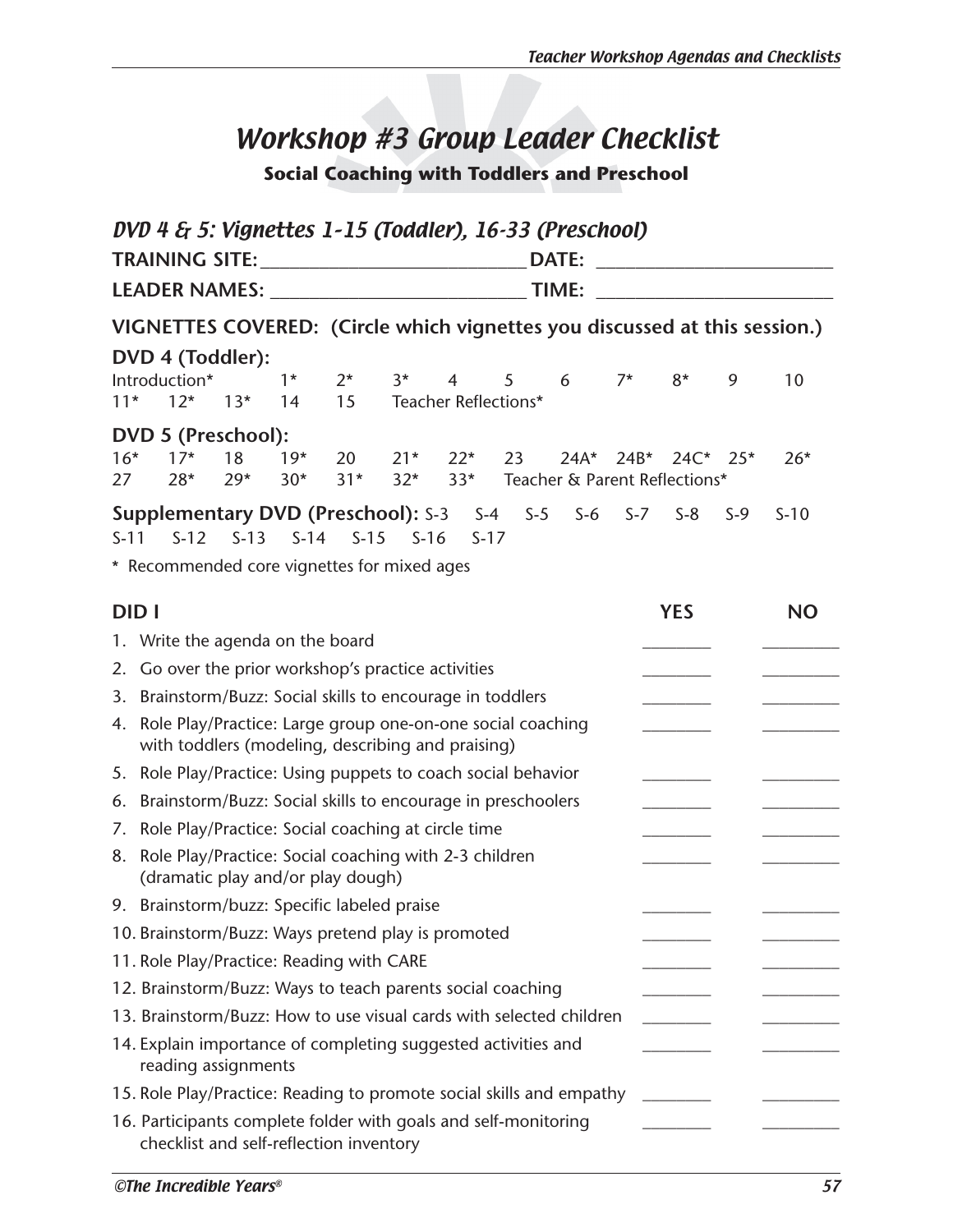## Workshop #3

### Handouts—Social Coaching (DVD 3 & 4)

- \_\_\_\_ Agenda
- \_\_\_\_ Practice Activities
- \_\_\_\_ Key Points about Social Coaching
- \_\_\_\_ Tips for Using Puppets to Promote Social and Emotional Development
- \_\_\_\_ Child Care Providers and Teachers as Social Skills Coaches
- \_\_\_\_ Brainstorm/Buzz: Social Coaching
- **Example 25 Brainstorm/Buzz: Dramatic Play**
- \_\_\_\_ Teacher-Child Social Coaching (Child Development Levels 1, 2, 3)
- \_\_\_\_ Behavior Plan Record Sheet
- \_\_\_\_ Evaluations
- **\_\_\_\_\_** Self-Reflection Inventory, Social Coaching

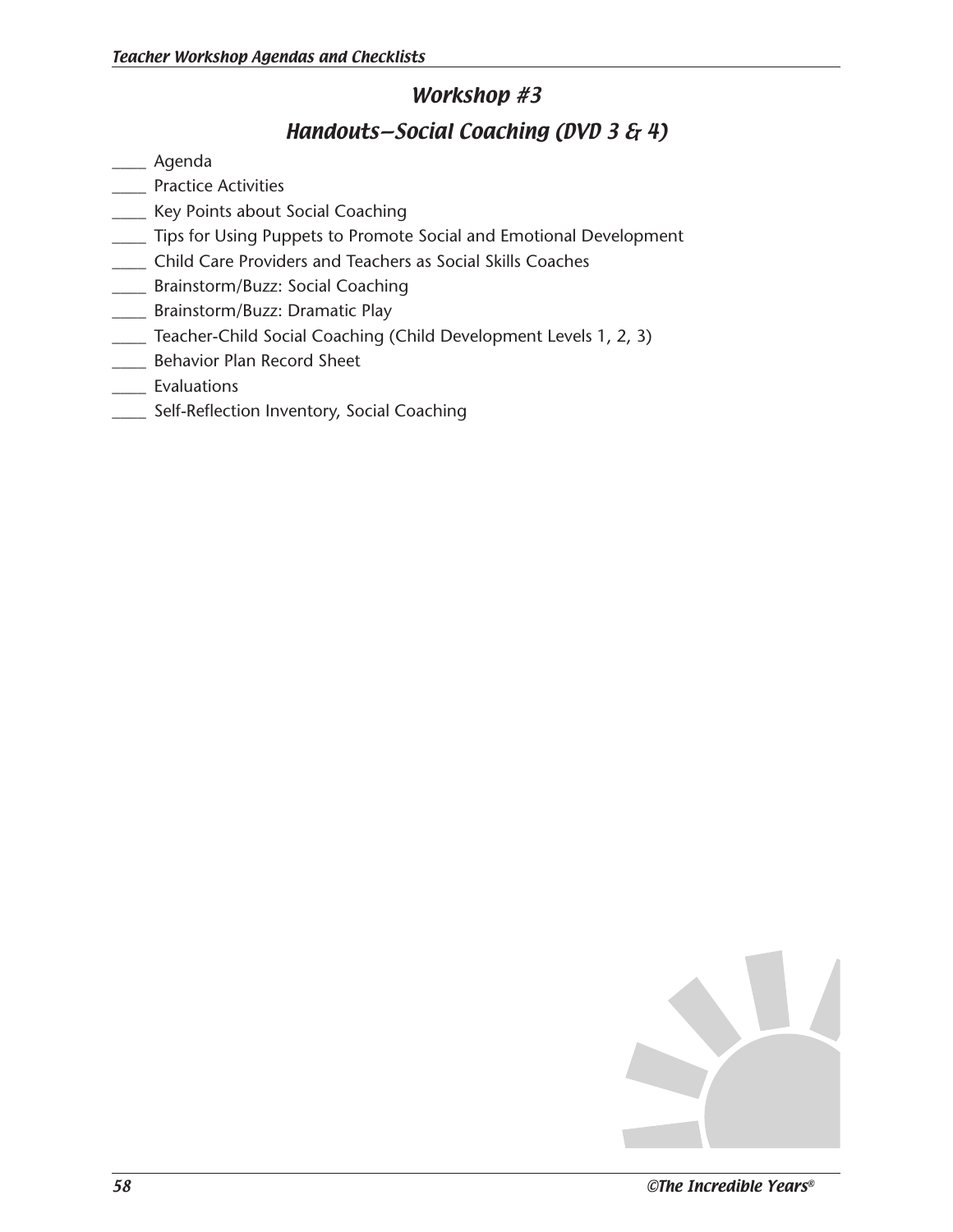## Workshop #4 Outline



## **Emotion Coaching with Toddlers and Preschoolers (DVD 6 & 7)**

9:00 AM–12:00 PM

#### **I. Topic of Morning: Emotion Coaching (DVD 6)**

- A. Discuss social coaching experiences since last workshop and ask about reading assignments.
- B. Brainstorm/Buzz: Advantages of teaching emotion language (See handout)
- C. Reading to Build Emotional Literacy Show DVD 6 Vignettes 1-3
- D. Role Play/Practice: Buddies practice reading using emotion coaching interactive reading methods.
- E. Emotion Coaching during Child-directed Play Show DVD 6 Vignettes 4-7, Supplemental Vignettes S-18, S-19, S-20, S-21, S-22
- F. Brainstorm/Buzz: Use of feeling cards
- G. Role Play/Practice: (large group) Choose participants to demonstrate emotion coaching one-on-one with toddler. Break out into small dyads for individual practice – specify toddler or preschooler.
- H. Using Puppets Show DVD 6 Vignettes 8-12
- I. Role Play/Practice: (large group) Choose participants to demonstrate using puppets to promote empathy and feeling language. Break out into dyads for individual practice. Specify developmental level of child and target goals for child.
- J. Using words to manage frustration Show DVD 6 Vignettes 13-16

#### **Key Concepts:**

- Building emotional literacy through interactive reading methods
- Using emotion coaching to model and prompt emotion language
- Encouraging positive expression of emotions
- Using pretend play and puppets to enhance beginning empathy learning
- Understanding how to respond to unpleasant feelings
- Helping children stay regulated by using their words
- Teaching children self-regulation and calm down skills (e.g., positive self talk, positive imagery, deep breathing)
- Using books and puppets to teach calm down skills
- Leaning how to explain the calm down thermometer to children
- Setting up calm down practices and finding teachable moments
- Sharing Tiny's secrets for self-regulation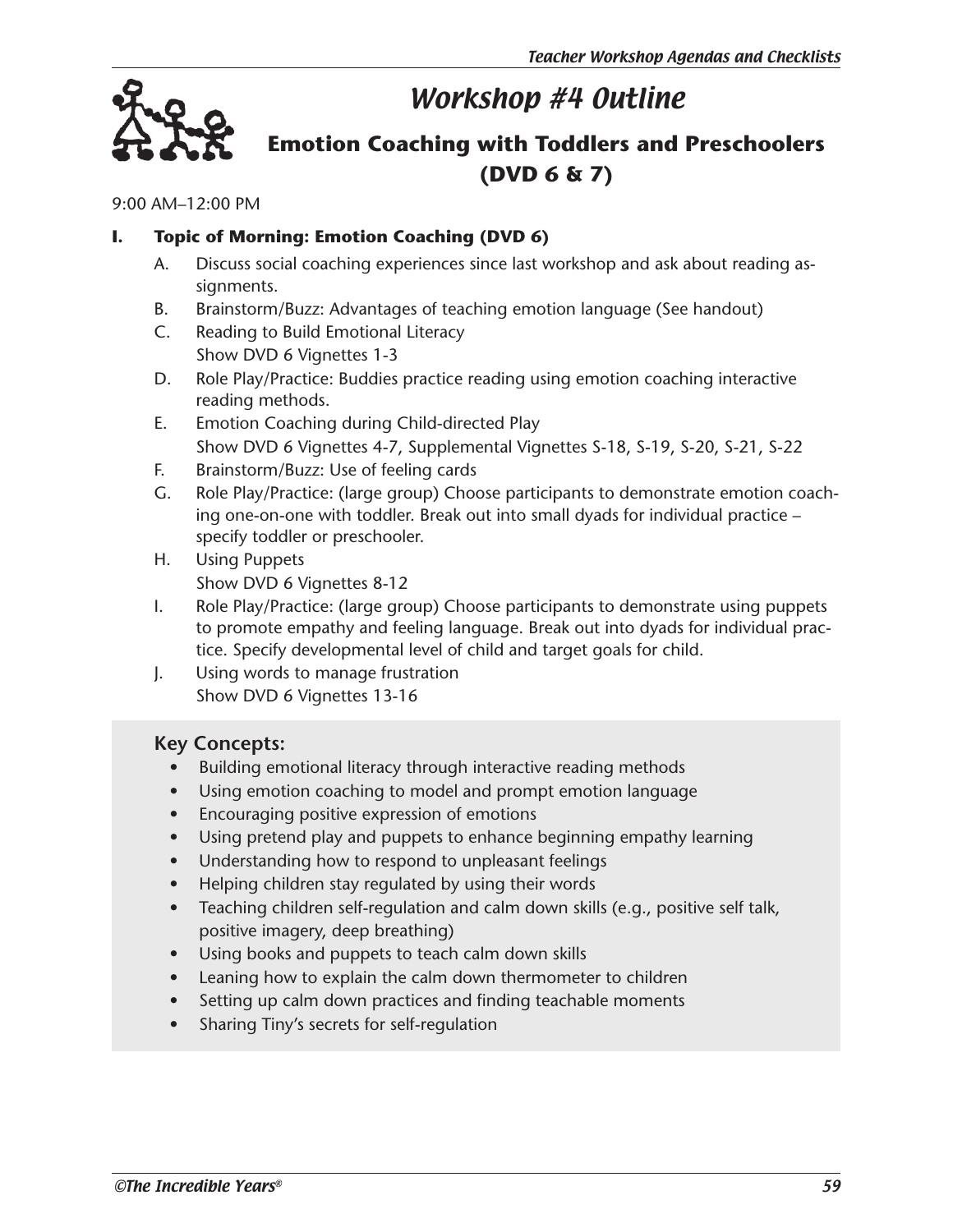#### **Lunch**

1:00-4:00 PM

#### **II. Topic of Afternoon: Emotional Regulation (DVD 7)**

- A. Continue showing Vignettes 17-20, Supplemental Vignettes S-23, S-24, S-25
- B. Role Play/Practice: Deep breathing practice with puppets (turtle).
- C. Using Books to Teach Calm Down Strategies Show DVD 7 Vignettes 21-23
- D. Using the Calm Down Thermometer Show DVD 7 Vignettes 24-28
- E. Role Play/Practice: In large group ask two participants to model using the calm down thermometer and turtle puppet to teach children about calm down strategies. Break out into small groups to practice (See script in handouts)
- F. Brainstorm/Buzz: In small groups ask teachers to share ways they will teach parents to use some of the calm down strategies at home.

#### **III. Complete Observation Self-Reflection Inventory & Set Personal Goals**

#### **IV. Review Practice Activities & Self-Monitoring Sheet**

**V. Evaluation**



**NOTE: See vignettes marked as core vignettes for all ages (\*), Toddler vignettes (T), and Preschool vignettes (P) - these are included in both program parts, rather than being divided in to two parts by Toddler/ Preschool (as per previous programs)**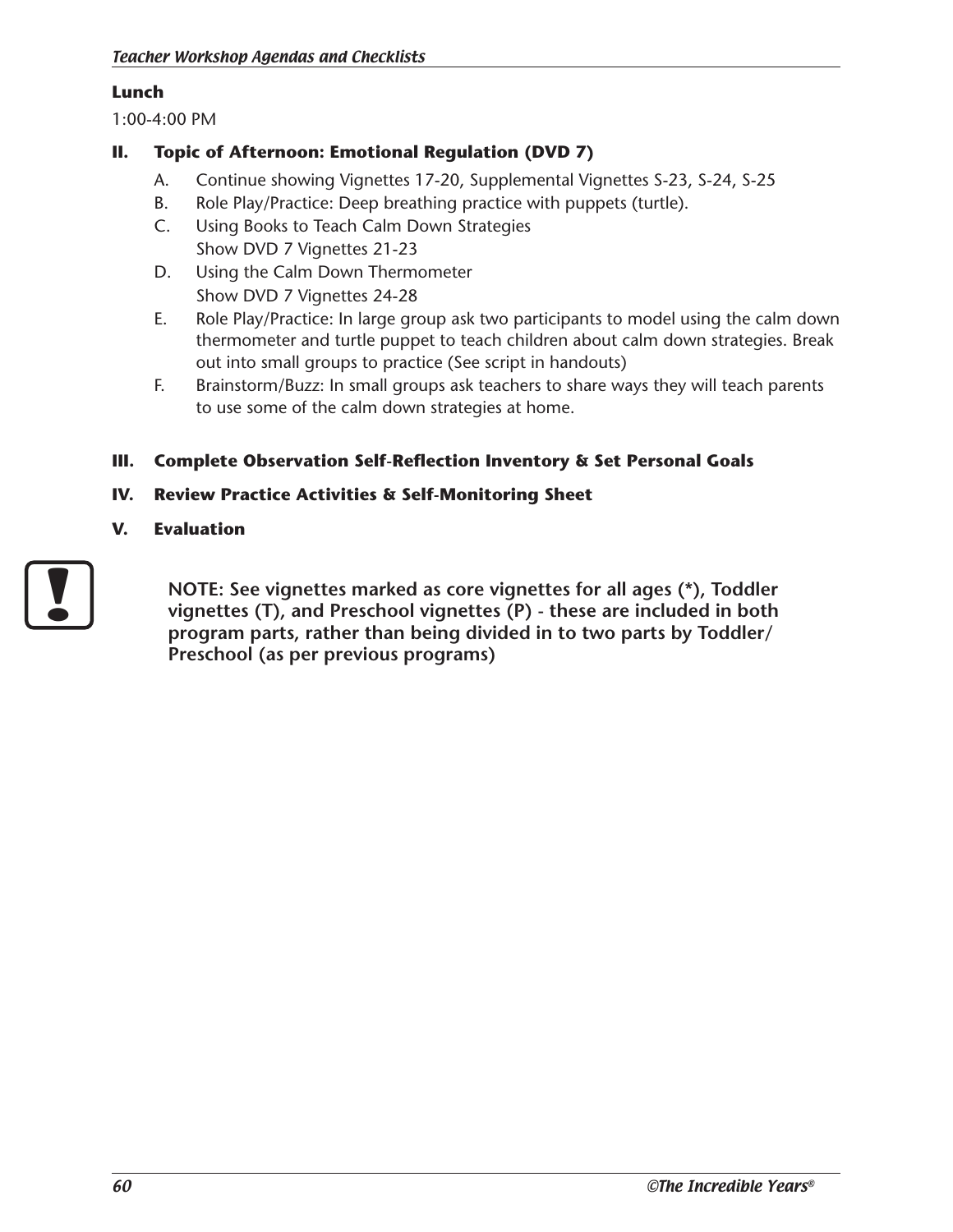# Workshop #4 Group Leader Checklist

**Emotion Coaching**

|     | DVD 6 & 7: Vignettes 1-16 (Emotion Coaching), 17-30 (Emotion Regulation)                                                                             |                 |  |     |       |                               |           |                                                                                                                                                                                                                                                                                                                                                                                                                                                                            |        |
|-----|------------------------------------------------------------------------------------------------------------------------------------------------------|-----------------|--|-----|-------|-------------------------------|-----------|----------------------------------------------------------------------------------------------------------------------------------------------------------------------------------------------------------------------------------------------------------------------------------------------------------------------------------------------------------------------------------------------------------------------------------------------------------------------------|--------|
|     |                                                                                                                                                      |                 |  |     | DATE: |                               |           |                                                                                                                                                                                                                                                                                                                                                                                                                                                                            |        |
|     |                                                                                                                                                      |                 |  |     |       |                               |           |                                                                                                                                                                                                                                                                                                                                                                                                                                                                            |        |
|     | VIGNETTES COVERED: (Circle which vignettes you discussed at this session.)<br><b>DVD 6 (Emotion Coaching)</b>                                        |                 |  |     |       |                               |           |                                                                                                                                                                                                                                                                                                                                                                                                                                                                            |        |
| 11T | Introduction* $1*$ $2*$ 3P 4T $5*$ 6T<br>12P                                                                                                         | 13P 14P 15* 16* |  |     |       | $7^*$                         | <b>8T</b> | $9*$                                                                                                                                                                                                                                                                                                                                                                                                                                                                       | 10P    |
|     | <b>DVD 7 (Emotion Regulation)</b>                                                                                                                    |                 |  |     |       |                               |           |                                                                                                                                                                                                                                                                                                                                                                                                                                                                            |        |
|     | $17*$ 18P $19*$ 20* 21* 22T 23*<br>29P 30T Teacher and Parent Reflections*                                                                           |                 |  | 24P |       | $25P$ $26*$                   | $27*$     | $28*$                                                                                                                                                                                                                                                                                                                                                                                                                                                                      |        |
|     | <b>Supplementary DVD (Preschool): S-18  S-19  S-20  S-21  S-22</b><br>$S-24$<br>$S-25$                                                               |                 |  |     |       |                               |           |                                                                                                                                                                                                                                                                                                                                                                                                                                                                            | $S-23$ |
|     | * Recommended core vignettes for mixed age groups<br>(T) Vignettes for Toddlers<br>(P) Vignettes for Preschoolers                                    |                 |  |     |       |                               |           |                                                                                                                                                                                                                                                                                                                                                                                                                                                                            |        |
|     | <b>DIDI</b>                                                                                                                                          |                 |  |     |       | <b>YES</b>                    |           | <b>NO</b>                                                                                                                                                                                                                                                                                                                                                                                                                                                                  |        |
|     | 1. Write the agenda on the board                                                                                                                     |                 |  |     |       |                               |           |                                                                                                                                                                                                                                                                                                                                                                                                                                                                            |        |
|     | 2. Go over the prior suggested practice activities<br>(social coaching)                                                                              |                 |  |     |       |                               |           | $\frac{1}{2} \left( \frac{1}{2} \right) \left( \frac{1}{2} \right) \left( \frac{1}{2} \right) \left( \frac{1}{2} \right) \left( \frac{1}{2} \right) \left( \frac{1}{2} \right) \left( \frac{1}{2} \right) \left( \frac{1}{2} \right) \left( \frac{1}{2} \right) \left( \frac{1}{2} \right) \left( \frac{1}{2} \right) \left( \frac{1}{2} \right) \left( \frac{1}{2} \right) \left( \frac{1}{2} \right) \left( \frac{1}{2} \right) \left( \frac{1}{2} \right) \left( \frac$ |        |
|     | 3. Brainstorm/Buzz: Emotion words                                                                                                                    |                 |  |     |       |                               |           |                                                                                                                                                                                                                                                                                                                                                                                                                                                                            |        |
|     | 4. Role Play/Practice: Using books to teach emotion language                                                                                         |                 |  |     |       |                               |           |                                                                                                                                                                                                                                                                                                                                                                                                                                                                            |        |
|     | 5. Role Play/Practice: Emotion coaching                                                                                                              |                 |  |     |       |                               |           | $\begin{tabular}{ccccc} \multicolumn{2}{c }{\textbf{1} & \textbf{2} & \textbf{3} & \textbf{4} & \textbf{5} & \textbf{5} & \textbf{6} & \textbf{7} & \textbf{8} & \textbf{9} & \textbf{10} & \textbf{10} & \textbf{10} & \textbf{10} & \textbf{10} & \textbf{10} & \textbf{10} & \textbf{10} & \textbf{10} & \textbf{10} & \textbf{10} & \textbf{10} & \textbf{10} & \textbf{10} & \textbf{10} & \textbf{10} & \textbf$                                                     |        |
|     | 6. Role Play/Practice: Using puppets to promote feeling                                                                                              |                 |  |     |       |                               |           |                                                                                                                                                                                                                                                                                                                                                                                                                                                                            |        |
|     | language and empathy                                                                                                                                 |                 |  |     |       |                               |           |                                                                                                                                                                                                                                                                                                                                                                                                                                                                            |        |
|     | 7. Role Play/Practice: Managing frustration (using feeling cards) ______________<br>8. Brainstorm/Buzz: Strategies to teach children self-regulation |                 |  |     |       |                               |           |                                                                                                                                                                                                                                                                                                                                                                                                                                                                            |        |
|     | 9. Role Play/Practice: Using the Calm Down Thermometer and _________                                                                                 |                 |  |     |       |                               |           |                                                                                                                                                                                                                                                                                                                                                                                                                                                                            |        |
|     | turtle puppet with children                                                                                                                          |                 |  |     |       |                               |           |                                                                                                                                                                                                                                                                                                                                                                                                                                                                            |        |
|     | 10. Brainstorm/Buzz: Ways to teach parents calm down<br>strategies                                                                                   |                 |  |     |       |                               |           |                                                                                                                                                                                                                                                                                                                                                                                                                                                                            |        |
|     | 11. Have small groups of teachers continue to develop behavior<br>plans                                                                              |                 |  |     |       | $\mathcal{L}=\{1,2,3,4,5\}$ . |           |                                                                                                                                                                                                                                                                                                                                                                                                                                                                            |        |
|     | 12. Explain importance of suggested activities and reading<br>assignments                                                                            |                 |  |     |       |                               |           |                                                                                                                                                                                                                                                                                                                                                                                                                                                                            |        |
|     | 14. Complete folder with goals and self-monitoring checklist<br>& self-reflection inventory                                                          |                 |  |     |       |                               |           |                                                                                                                                                                                                                                                                                                                                                                                                                                                                            |        |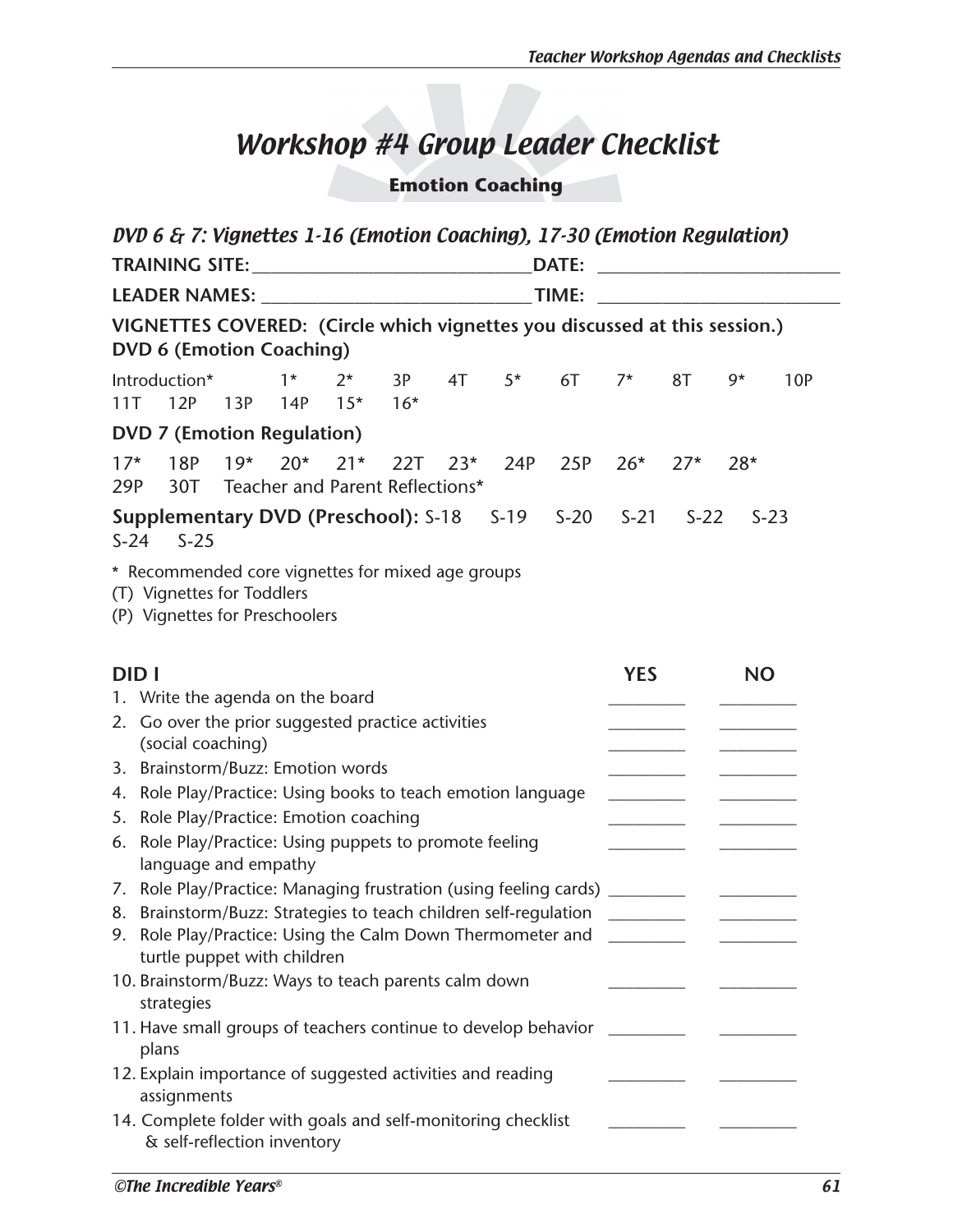### Workshop #4

## Handouts—Emotion Coaching (DVD 6 & 7)

- \_\_\_\_\_ Agenda
- Practice Activities
- \_\_\_\_\_ Key Points about Emotion Coaching
- \_\_\_\_\_ Key Tips about Emotion Regulation
- \_\_\_\_\_ Brainstorm/Buzz: Promoting Children's Self-Regulation
- \_\_\_\_\_ Brainstorm/Buzz: Emotion Literacy
- \_\_\_\_\_ Teachers as Emotion Coaches Handout
- \_\_\_\_\_ Calm Down Thermometer Handout
- \_\_\_\_\_ Sample Circle Time Lesson Script: Calm Down Thermometer
- \_\_\_\_\_ Feeling Pictures
- \_\_\_\_\_ Smell Flower and Blow Out Candle
- \_\_\_\_\_ Behavior Plan Record Sheet
- \_\_\_\_\_ Evaluations
- \_\_\_\_\_ Self-Reflection Inventory, Emotion Coaching and Self-Regulation

### Other Things to Bring:

Calm Down Thermometer "I can control my anger" stickers Tiny Turtle Puppet Laminated Feeling Face Cards (on key ring)

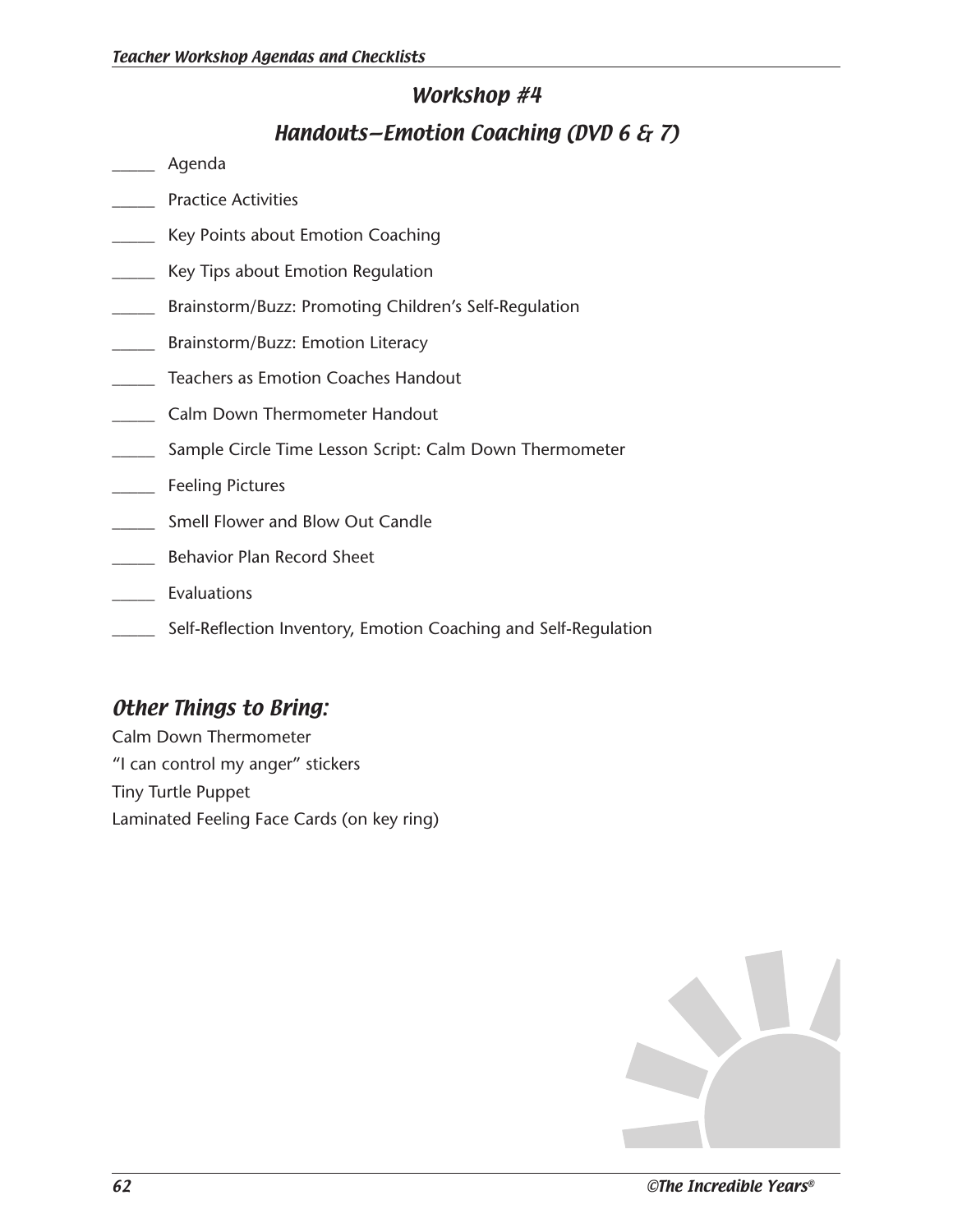

## Workshop #5 Outline

## **The Proactive Teacher (Program Five) Positive Behavior Management (Program Six)**

9:00 AM–12:00 PM

#### **I. Topic of Morning: Proactive Teacher (DVD 8)**

- A. Discuss emotion coaching experiences and ask about reading assignments.
- B. Show DVD 8: Introduction and Vignettes 1-2.
- C. Brainstorm/Buzz: Signals child care providers use to prepare children for transitions.
- D. Show DVD 8: Vignettes 3-4, Supplemental Vignettes S-26, S-27
- E. Brainstorm/Buzz: Routines
- F. Role Play/Practice: Giving children warnings and helping them transition to circle time from free play.
- G. Show DVD 8: Selected Vignettes 5-7.
- H. Role Play/Practice: Practice ending play.
- I. Show DVD 8: Selected Vignettes 8-15, Supplemental Vignettes S-28, S-29, S-30, S-31
- J. Brainstorm/Buzz: Share rules for circle time.
- K. Show DVD 8: Selected Vignettes 16.
- L. Role Play/Practice: Teaching Children Rules
- M. Show DVD 8: Vignettes 17-20.
- N. Brainstorm/Buzz & Role Play/Practice: Practice explaining to children how they will give awards for specific behaviors.
- O. Show DVD 8: Vignettes 21-23.
- P. Brainstorm/Buzz: Plans for ending day and debriefing with parents.

#### **Key Concepts:**

- Using transition warnings effectively
- Assuring consistent and predictable routines
- Using songs to facilitate transitions
- Setting up developmentally appropriate schedules
- Opening circle times with consistent routines
- Predictable routines for ending the day
- Teaching children classroom rules
- Giving children awards and celebrating success
- Visual prompts and teaching for following child care or classroom rules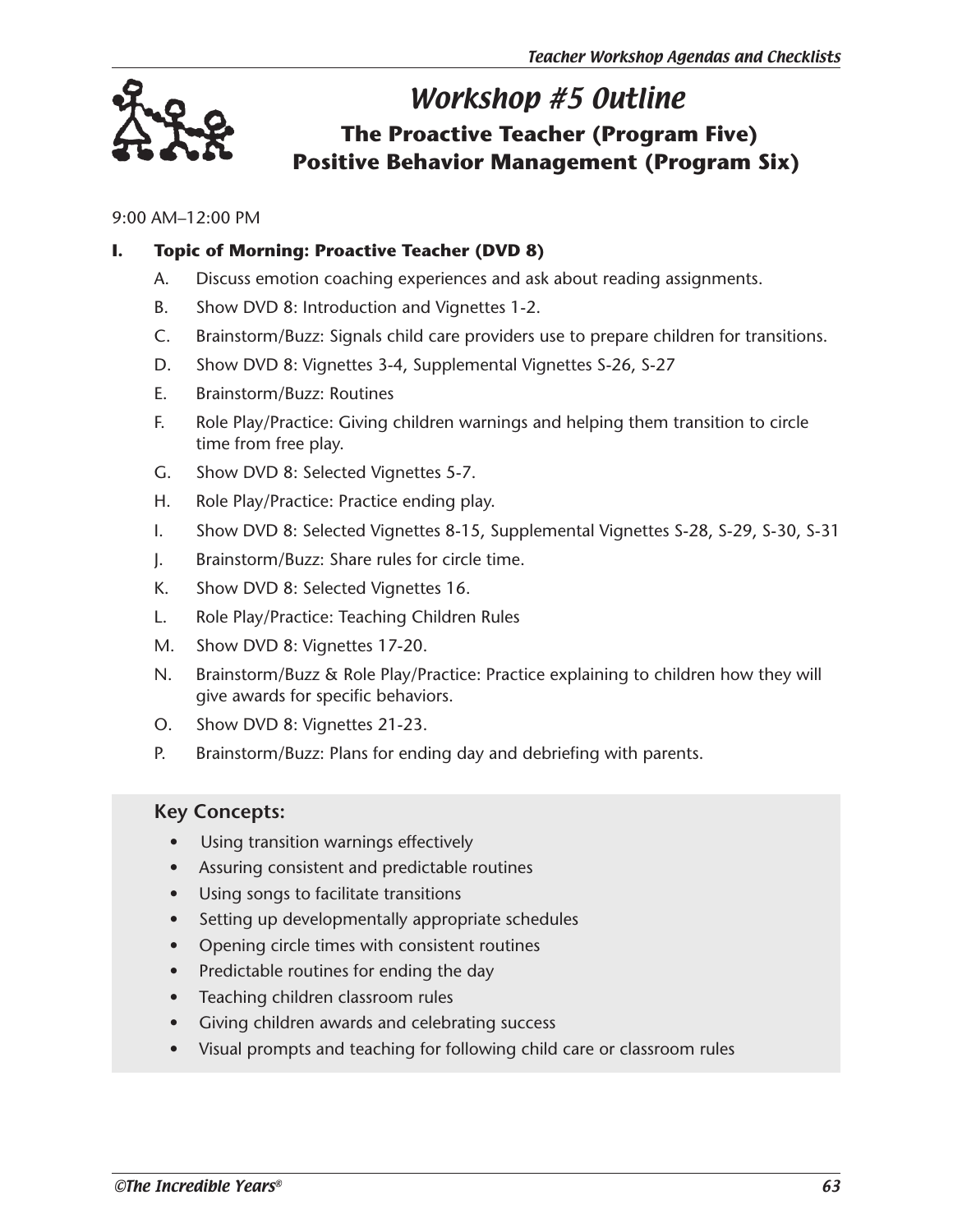#### **Lunch**

1:00-4:00 PM

#### **II. Topic of Afternoon: Positive Limits and Proactive Behavior Management for Toddlers and Preschoolers (DVD 9, Program 6, Part 1)**

- A. Show DVD 9: Vignettes 1-3
- B. Brainstorm/Buzz: Redirections
- C. Brainstorm/Buzz: Rules
- D. Show DVD 9: Vignettes 4-6
- E. Brainstorm/Buzz: Warnings & Reminders
- F. Role Play/Practice: Transition Warnings, Commands and Praise
- G. Brainstorm/Buzz: Benefits/Barriers to Praise
- H. Show DVD 9: Vignette 8
- I. Brainstorm/Buzz: Rewriting Commands (use handout)
- J. Show DVD 9: Vignette 9
- K. Brainstorm/Buzz: Distractions
- **III. Complete Self-Reflection Inventory & Set Personal Goals**
- **IV. Review Practice Activities & Self-Monitoring Sheet**
- **V. Evaluation**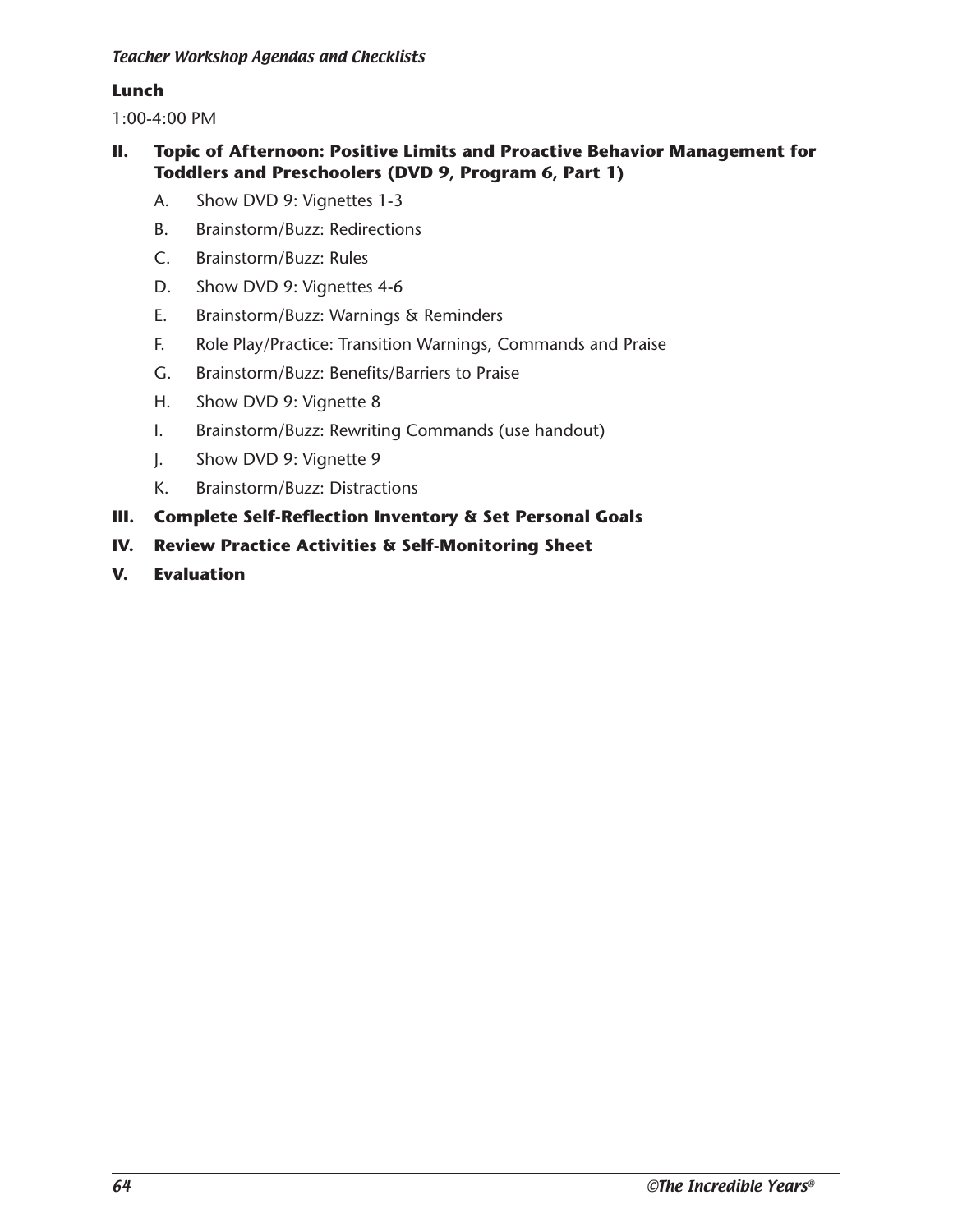## Workshop #5 Group Leader Checklist

**The Proactive Teacher (Program 5) and Positive Behavior Management (Program 6, Part One)** 

| DVD 8: Vignettes 1-23, DVD 9: Vignettes 1-9                                                                    |            |                               |      |                |           |             |             |           |                                                      |                |       |
|----------------------------------------------------------------------------------------------------------------|------------|-------------------------------|------|----------------|-----------|-------------|-------------|-----------|------------------------------------------------------|----------------|-------|
|                                                                                                                |            |                               |      |                |           |             |             |           |                                                      |                |       |
|                                                                                                                |            |                               |      |                |           |             |             |           | <u> 1980 - Jan Barnett, fransk politik (d. 1980)</u> |                |       |
| VIGNETTES COVERED: (Circle which vignettes you discussed at this session.)                                     |            |                               |      |                |           |             |             |           |                                                      |                |       |
| <b>DVD 8:</b>                                                                                                  |            |                               |      |                |           |             |             |           |                                                      |                |       |
| Introduction* 1*<br>$13*$<br>12P                                                                               |            | $2^*$<br>$14^*$ $15^*$ $16^*$ | 3T   | $4^*$<br>$17*$ | 5T<br>18P | 6T<br>$19*$ | $7*$<br>20T | 8T<br>21T | 9T<br>$22*$                                          | $10*$<br>$23*$ | $11*$ |
| <b>DVD 9:</b>                                                                                                  |            |                               |      |                |           |             |             |           |                                                      |                |       |
| Introduction* 1T                                                                                               |            | $2^*$                         | $3*$ | 4T             | 5T        | $6*$        | $7*$        | 8T        | 9PT                                                  |                |       |
| <b>Supplementary DVD (Preschool): S-26 S-27</b>                                                                |            |                               |      |                |           |             | $S-28$      | $S-29$    | $S-30$                                               | $S-31$         |       |
| * Recommended core vignettes for mixed age groups<br>(T) Vignettes for Toddlers<br>(P) Vignettes for Preschool |            |                               |      |                |           |             |             |           |                                                      |                |       |
| <b>DIDI</b>                                                                                                    | <b>YES</b> |                               |      |                |           |             |             |           |                                                      | <b>NO</b>      |       |
| 1. Write the agenda on the board                                                                               |            |                               |      |                |           |             |             |           |                                                      |                |       |
| 2. Go over the prior suggested practice activities<br>(emotion coaching)                                       |            |                               |      |                |           |             |             |           |                                                      |                |       |
| 3. Brainstorm/Buzz: Transition signals/warnings                                                                |            |                               |      |                |           |             |             |           |                                                      |                |       |
| 4. Brainstorm/Buzz: Routines                                                                                   |            |                               |      |                |           |             |             |           |                                                      |                |       |
| 5. Role Play/Practice: Transitions to new activities                                                           |            |                               |      |                |           |             |             |           |                                                      |                |       |
| 6. Role Play/Practice: Ending Play                                                                             |            |                               |      |                |           |             |             |           |                                                      |                |       |
| 7. Brainstorm/Buzz: Rules for circle time                                                                      |            |                               |      |                |           |             |             |           |                                                      |                |       |
| 8. Role Play/Practice: Teaching children rules                                                                 |            |                               |      |                |           |             |             |           |                                                      |                |       |
| 9. Brainstorm/Buzz: Awards                                                                                     |            |                               |      |                |           |             |             |           |                                                      |                |       |
| 10. Role Play/Practice: Explaining award program<br>11. Benefits/Barriers to Praise                            |            |                               |      |                |           |             |             |           |                                                      |                |       |
| 12. Rewrite Commands                                                                                           |            |                               |      |                |           |             |             |           |                                                      |                |       |
| 13. Brainstorm/Buzz: Distractions                                                                              |            |                               |      |                |           |             |             |           |                                                      |                |       |
| 14. Explain practice activities and reading assignments                                                        |            |                               |      |                |           |             |             |           |                                                      |                |       |
| 15. Participants complete folder with goals and self-monitoring<br>checklist & self-reflection inventory       |            |                               |      |                |           |             |             |           |                                                      |                |       |

**NOTE: For teachers and day care providers with mixed age groups (1-5) or preschool age only (3-5) it will be helpful to start Program 6 in the afternoon of Workshop 5 (if possible) in order to complete both parts of Program 6. See Checklist for Program 6 for afternoon topic.**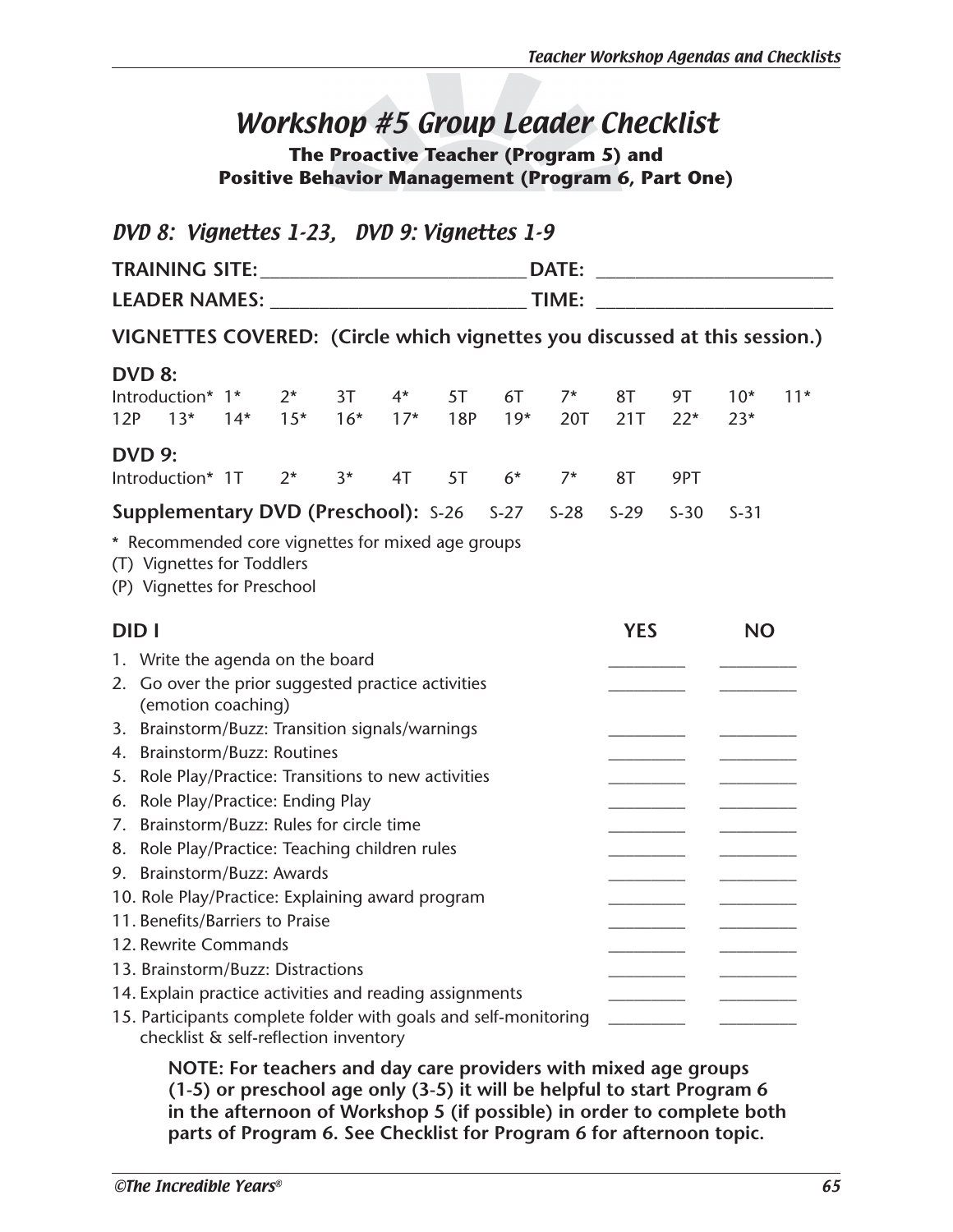### Workshop #5

#### Handouts—The Proactive Teacher and Positive Behavior Management

- \_\_\_\_\_ Agenda
- Practice Activities (Workshop 5)
- \_\_\_\_\_ Key Points about Proactive Teachers/Child Care Providers
- \_\_\_\_\_ School Rules Show me five poster
- \_\_\_\_\_ School Rules (7)
- \_\_\_\_\_ Examples of nonverbal signals
- \_\_\_\_\_ Brainstorm/Buzz: Classroom/child care schedule
- Brainstorm/Buzz: Classroom/child care rules
- \_\_\_\_\_ Behavior Record Sheet: Proactive Teaching
- \_\_\_\_\_ Behavior Plan sheets (4)
- **Example 25 Self-Reflection Inventory (Proactive Teacher)**
- \_\_\_\_\_ Evaluations

NOTE: See handouts in Program 6 for Part 1.

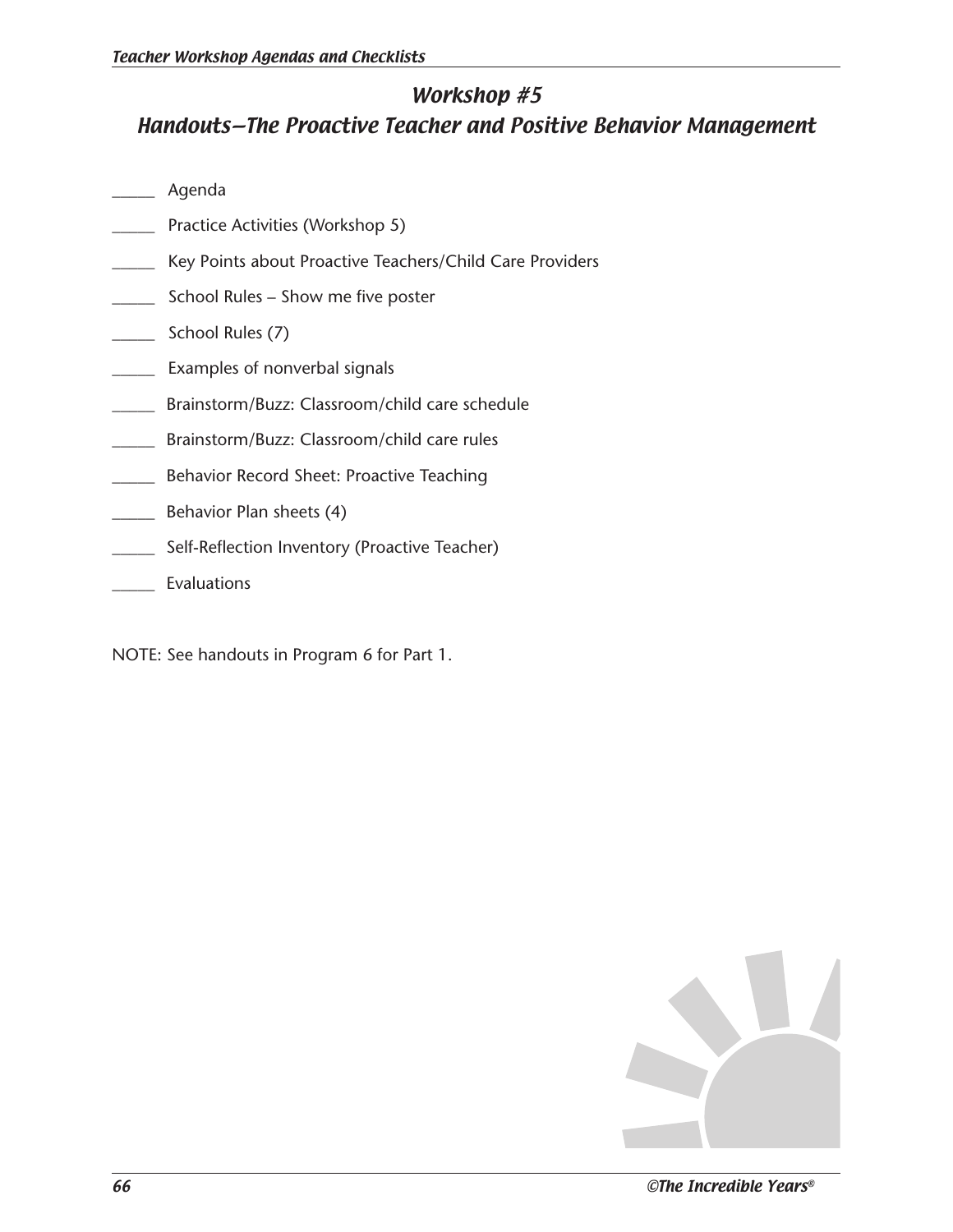

## Workshop #6 Outline **Positive Behavior Management for Toddlers and Preschoolers (Program Six, Parts One and Two)**

9:00 AM–12:00 PM

#### **I. Review**

- A. Discuss proactive experiences since last workshop and ask about reading assignments. (schedules, classroom rules, positive limit setting)
- B. NOTE: DVD 9 Vignettes 1-9 were included in Workshop #5 agenda. If not started in that workshop, then begin with these vignettes and do the school rules buzz and rewriting ineffective commands exercises.

#### **Topic of Morning: Positive Behavior Management for Toddlers and Preschoolers (DVD 9, Part One):**

#### **I. Differential Attention and Planned Ignoring**

- A. Show DVD 9: Vignettes 10-19 and intersperse the following Brainstorms B-G
- B. Brainstorm/Buzz: Distractions
- C. Brainstorm/Buzz: Redirections
- D. Brainstorm/Buzz: Warnings
- E. Brainstorm/Buzz: Benefits/Barriers to Praising Children
- F. Brainstorm/Buzz: Rewrite Commands
- G. Brainstorm/Buzz: Ways to stay calm when ignoring (see handout)
- H. Role Play/Practice: Ignoring misbehaviors paired with proximal praise and followed with distraction and redirection.
- I. Brainstorm/Buzz: Behaviors to be ignored and their positive opposite behaviors to coach and praise (See handout)
- J. Show DVD 9: Vignettes 20-26
- K. Understanding Problem Behavior and Behavior Planning: Demonstrate using Handouts on understanding problem behavior and beginning steps of behavior planning including targeted negative and positive opposite behaviors, prosocial strategies to coach and praise and negative behaviors to ignore.
- L. Brainstorm/Buzz: Break out with buddy to record labeled praise statements that will be used and write on handout sheet. Share afterwards in large group.

#### **II. Using Incentives**

- A. Show Vignette 27, Supplemental Vignettes S-32, S-33, S-34
- B. Brainstorm/Buzz: With buddy share behaviors you might use a spontaneous incentives for. List possible incentives. (See handout)
- C. Show Vignettes 28-29
- D. Self-Praise and Rewards Brainstorm/Buzz: Break up into pairs or small groups to work on ways for teachers to self-praise and reward themselves. (See handouts) Also buzz strategies for giving parents praise about their children.
- E. Teacher Reflections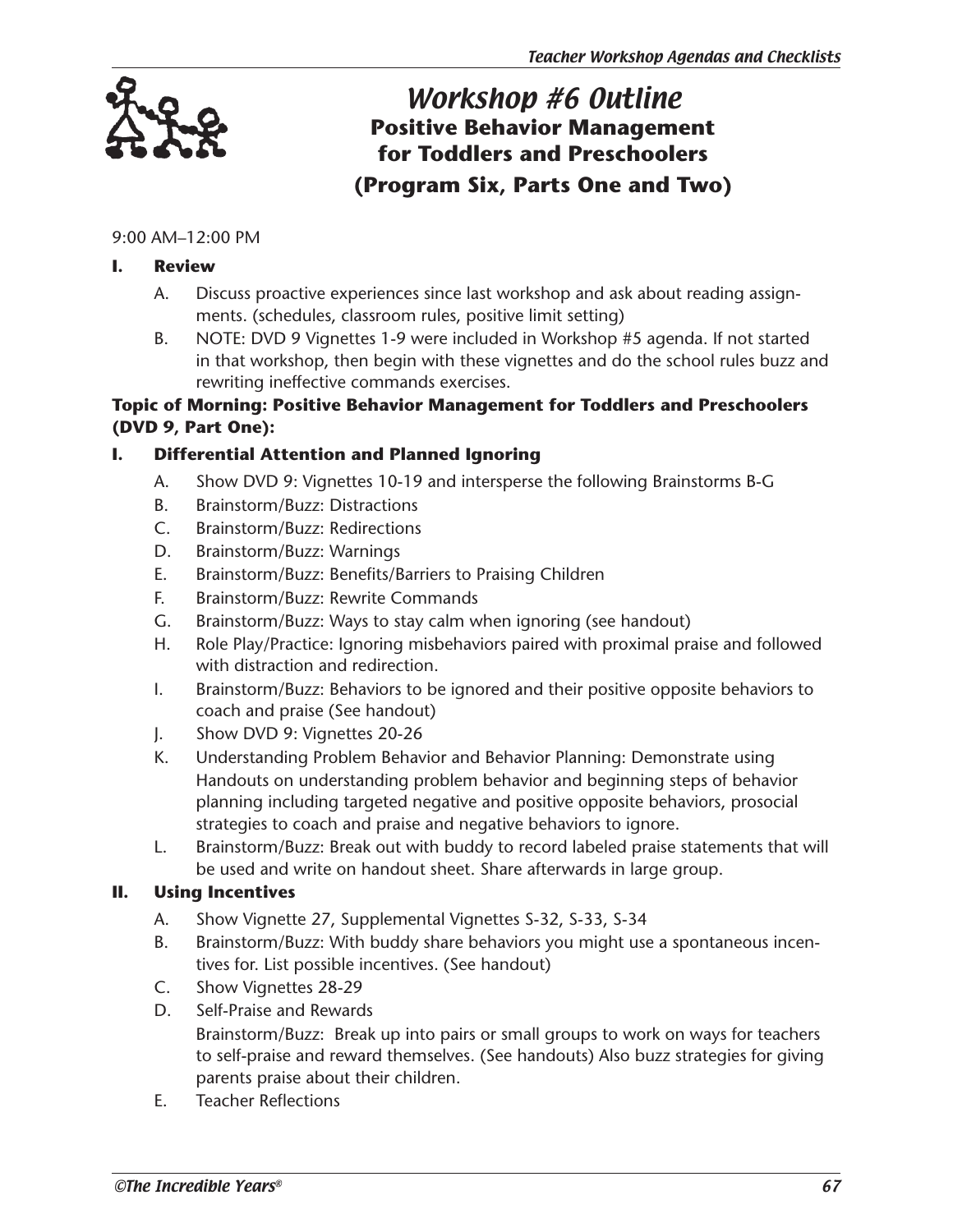#### **Key Concepts:**

Part 1

- Reducing commands
- Positive, clear limit setting
- Importance of reminders, redirections and distractions
- Use of physical redirections
- Effective and planned ignore strategies
- Pairing ignore with distractions
- Value of first-then commands
- Using puppets to help children calm down
- Using calm down strategies
- Importance of positive attention and praise
- Strategic use of incentives
- Understanding use of differential attention

#### Part 2

- Teaching children time out to calm down
- Learning how to teach and practice Time Out to calm down with children
- Using the calm down thermometer
- Teaching self regulation strategies
- Encouraging children to solve problems with words
- Teacher children problem solving steps using Wally's Problem Solving book
- Using games, art and writing skills to teach problem-solving steps
- Coaching problem-solving in "real life" problem situations
- Developing happy places imagery
- Using teacher-directed play scripts for children with special needs

**Note: It will take the full workshop #6 day to cover Part 1 if it was not started in Workshop #5. Part 2 is to be shown only if teachers have preschool age children and want more specific information about managing misbehavior and teaching children to use time out to calm down. Additionally Part 2 also shows how to teach children beginning problem solving steps, and how to use teacher-directed scripts and incentives for children with special needs.** 

**The teacher and parent reflections and series summary at the end of Part 2 should be shown even to teachers or child care providers who have only received Part 1.**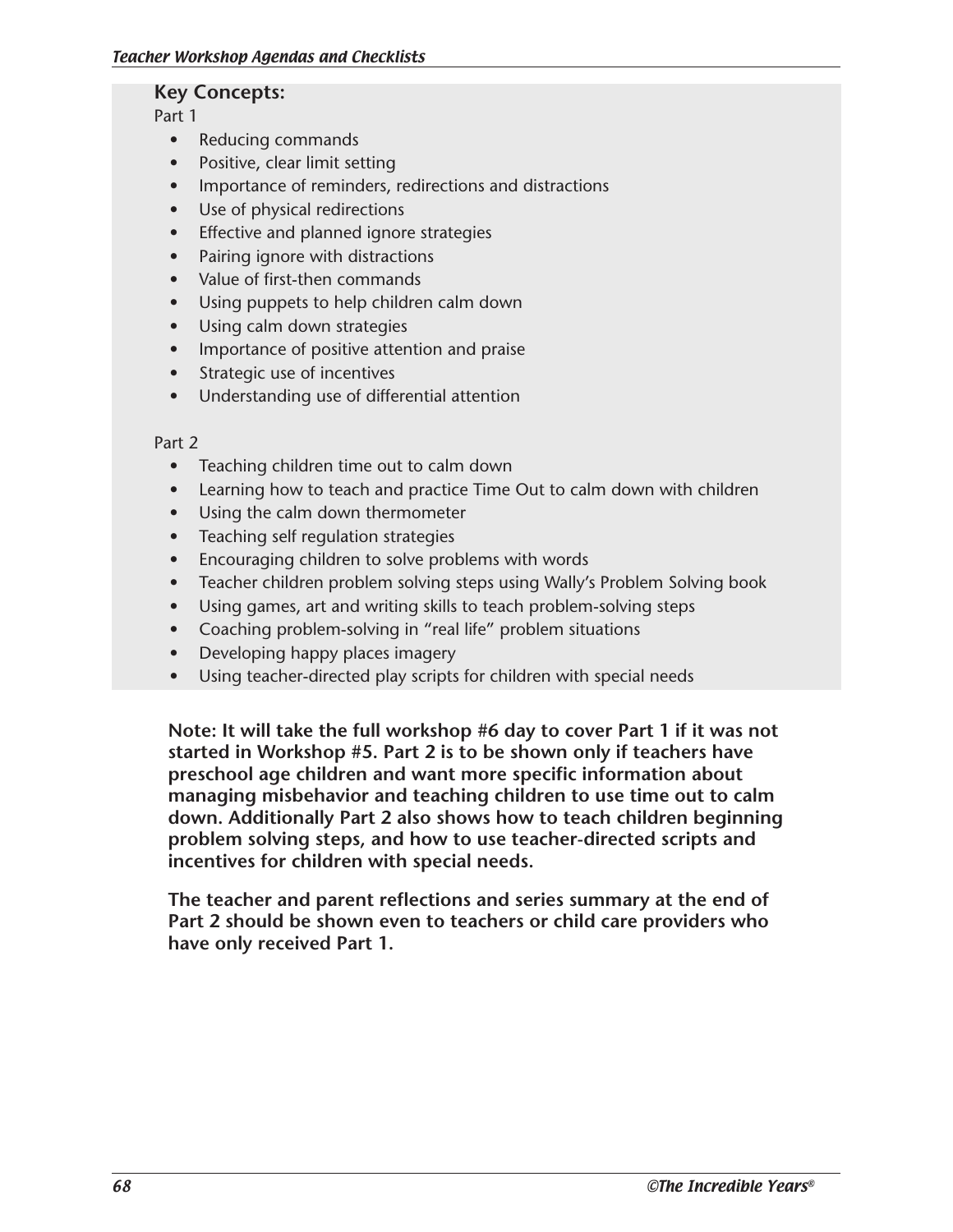#### **Lunch**

#### **1:00-4:00 PM**

#### **Topic of Afternoon: Positive Behavior Management for Preschoolers (DVD 10, Part 2)**

#### **I. Differential Attention and Planned Ignoring**

- A. Continue showing Vignettes 30-32
- B. Role Play/Practice: ABC's of learning based on Vignette 30
- C. Ignoring followed with redirect and praise
- D. Brainstorm/Buzz: Ignorable behaviors
- E. Review ways to stay calm
- F. When Not to Give Attention Show DVD 10: Vignettes: 33, 34
- G. Using Logical Consequences Brainstorm/Buzz: With buddy share use of logical consequences in teacher or child care provider's setting.

#### **II. Teaching Children Time Out to Calm down**

- A. Show DVD 10: Vignette 35, then model explaining Time Out and pass out script of scenario.
- B. Brainstorm/Buzz: Break into pairs so teachers can practice explaining Time Out to children. (see Handout of script with puppet)
- C. Continue Vignettes 36-43, Supplemental Vignettes S-35
- D. Brainstorm/Buzz: Happy Places Imagery
- E. Role Play/Practice: Basic Time Out (with handout) & then where child is more resistive.

#### **III. Teaching Problem Solving**

- A. Show DVD 10: Vignettes: 43-50, Supplemental Vignettes S-36, S-37, s-38, S-40, S-41
- B. Role Play/Practice: Encouraging words
- C. Role Play/Pracitce: Using Wally Problem Solving Book
- D. Role Play/Practice: Problem Solving in the midst of conflict

#### **IV. Teacher-Directed Play Scripts**

- A. Show Vignettes 51-52
- B. Brainstorm/Buzz: Refine behavior plans in small groups
- C. Teacher and Parent Reflections

#### **V. Parent Involvement Supplementary Vignette**

- A. Show Supplemental Vignettes S-42
- **VI. Summary Narration**
- **VII. Explain suggested activities and reading assignments**

#### **VIII. Teachers complete folder with goals and self-monitoriing checklist and teacher observation self-reflection inventory.**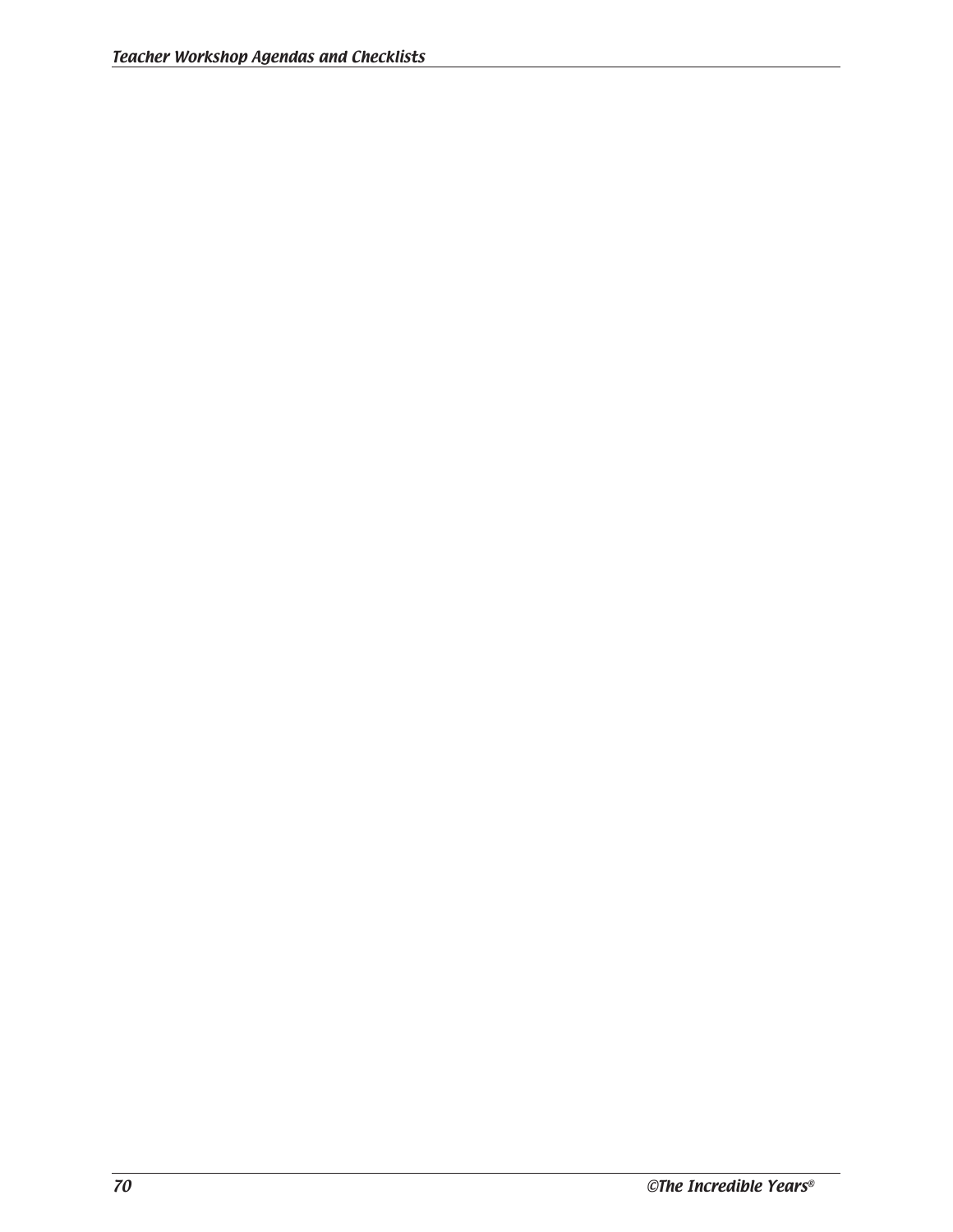## Workshop #6 Group Leader Checklist

**Positive Limits and Proactive Behavior Management (DVD 9 & 10)**

|              | DVD 9: Vignettes 1-29, DVD 10: Vignettes 30-52                                               |                                   |            |                 |              |            |              |            |            |                                              |                                     |        |
|--------------|----------------------------------------------------------------------------------------------|-----------------------------------|------------|-----------------|--------------|------------|--------------|------------|------------|----------------------------------------------|-------------------------------------|--------|
| DATE:        |                                                                                              |                                   |            |                 |              |            |              |            |            |                                              |                                     |        |
|              |                                                                                              |                                   |            |                 |              |            |              |            |            | <u> 1980 - Jan Barnett, fransk kongresu.</u> |                                     |        |
|              | VIGNETTES COVERED: (Circle which vignettes you discussed at this session.)                   |                                   |            |                 |              |            |              |            |            |                                              |                                     |        |
|              | <b>DVD 9:</b>                                                                                |                                   |            |                 |              |            |              |            |            |                                              |                                     |        |
|              | (Introduction* $1T$ $2^*$ $3^*$                                                              |                                   | 4T         | 5T              | $6^*$        | $7^*$      | 8T           | 9PT)       | 10T        | 11T                                          |                                     |        |
| 12T<br>$22*$ | $13*$<br>$23*$                                                                               | Teacher Reflections* 14*<br>$24*$ | $25*$      | 26P             | 27T          | 15T<br>28T | $16*$<br>29T | 17T        | <b>18T</b> | $19*$                                        | <b>20T</b>                          | 21P    |
|              | <b>DVD 10:</b>                                                                               |                                   |            |                 |              |            |              |            |            |                                              |                                     |        |
| $30*$<br>43P | 31P<br>44P                                                                                   | $32*$<br>45P                      | 33P<br>46P | $34*$<br>47P    | $35*$<br>48P | 36P<br>49P | $37*$<br>50P | 38P<br>51P | 39P<br>52P | $40*$                                        | $41*$<br><b>Teacher Reflections</b> | $42*$  |
|              | <b>Parent Reflections</b>                                                                    |                                   |            | Series Summary* |              |            |              |            |            |                                              |                                     |        |
| $S-39$       | <b>Supplementary DVD (Preschool):</b> S-32 S-33 S-34<br>$S-40$                               | $S-41$                            | $S-42$     |                 |              |            |              |            | $S-35$     | $S-36$                                       | $S-37$                              | $S-38$ |
|              | * Recommended core vignettes<br>(T) Vignettes for Toddlers<br>(P) Vignettes for Preschoolers |                                   |            |                 |              |            |              |            |            |                                              |                                     |        |
| <b>DIDI</b>  |                                                                                              |                                   |            |                 |              |            |              |            | <b>YES</b> |                                              | <b>NO</b>                           |        |
|              | 1. Write the agenda on the board                                                             |                                   |            |                 |              |            |              |            |            |                                              |                                     |        |
|              | 2. Go over the prior experiences with coaching methods<br>& setting schedules/rules          |                                   |            |                 |              |            |              |            |            |                                              |                                     |        |
|              | 3. Brainstorm/Buzz: Warnings, Redirections, Clear Commands                                   |                                   |            |                 |              |            |              |            |            |                                              |                                     |        |
|              | 4. Role Play/Practice: Limit Setting and Distraction                                         |                                   |            |                 |              |            |              |            |            |                                              |                                     |        |
|              | 5. Brainstorm/Buzz: Ways to stay calm when Ignoring                                          |                                   |            |                 |              |            |              |            |            |                                              |                                     |        |
|              | 6. Role Play/Practice: Teacher Ignoring misbehavior                                          |                                   |            |                 |              |            |              |            |            |                                              |                                     |        |
|              | 7. Brainstorm/Buzz: Behavior to ignore with positive opposite<br>behavior to coach           |                                   |            |                 |              |            |              |            |            |                                              |                                     |        |
|              | 8. Understanding Problem Behavior: Behavior planning                                         |                                   |            |                 |              |            |              |            |            |                                              |                                     |        |
|              | 9. Brainstorm/Buzz: Labeled praise                                                           |                                   |            |                 |              |            |              |            |            |                                              |                                     |        |
|              | 10. Brainstorm/Buzz: Use of incentives                                                       |                                   |            |                 |              |            |              |            |            |                                              |                                     |        |
|              | 11. Brainstorm/Buzz: Self praise and Rewards                                                 |                                   |            |                 |              |            |              |            |            |                                              |                                     |        |
|              | 12. Brainstorm/Buzz: Clean up                                                                |                                   |            |                 |              |            |              |            |            |                                              |                                     |        |
|              | 13. Brainstorm/Buzz: Redirect                                                                |                                   |            |                 |              |            |              |            |            |                                              |                                     |        |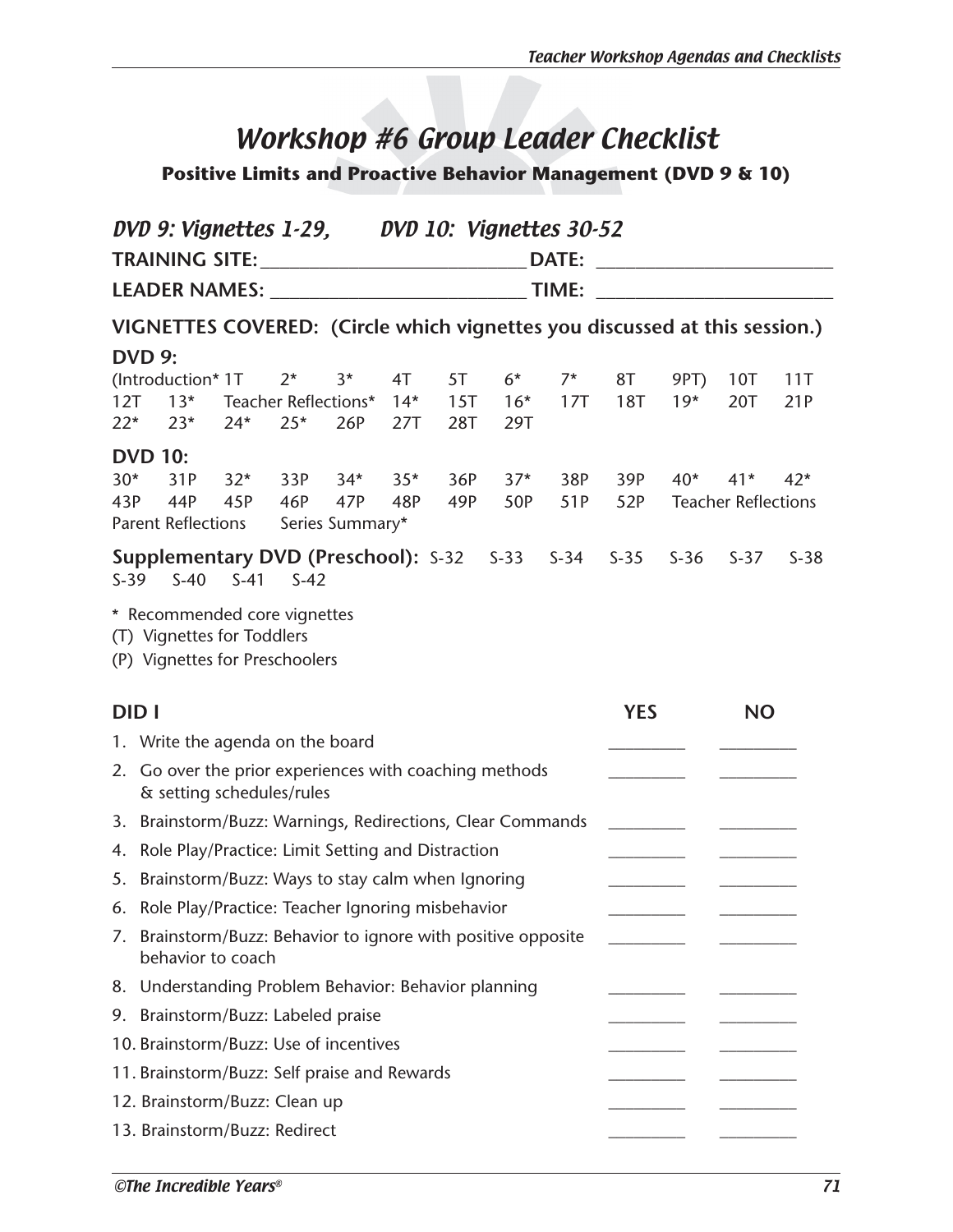#### Teacher Workshop Agendas and Checklists

| 14. Brainstorm/Buzz: When/Then                                                                       |  |  |
|------------------------------------------------------------------------------------------------------|--|--|
| 15. Role Play/Practice: Ignoring and giving attention (ABC's)                                        |  |  |
| 16. Brainstorm/Buzz: Logical consequences<br>17. Role Play/Practice: Use of Logical Consequences     |  |  |
| 18. Role Play/Practice: Explaining Time Out to calm down<br>to children                              |  |  |
| 19. Role Play/Practice: Time Out (practice several scenarios)                                        |  |  |
| 20. Brainstorm/Buzz: Happy place imagery                                                             |  |  |
| 21. Brainstorm/Buzz: Positive Self-Talk                                                              |  |  |
| 22. Role Play/Practice: Teaching children to use words to<br>manage conflict                         |  |  |
| 23. Role Play/Practice: Teaching children to ignore using puppets _________                          |  |  |
| 24. Role Play/Practice: Using Wally's Problem Solving Book                                           |  |  |
| 25. Brainstorm/Buzz: Activities to promote children's problem<br>solving                             |  |  |
| 26. Role Play/Practice: Helping children problem solve                                               |  |  |
| 27. Role Play/Practice: Teacher-directed play scripts                                                |  |  |
| 28. Refine behavior plans in small groups                                                            |  |  |
| 29. Explain practice activities and reading assignments                                              |  |  |
| 30. Teachers complete folder with goals and self-monitoring<br>checklist & self-reflection inventory |  |  |